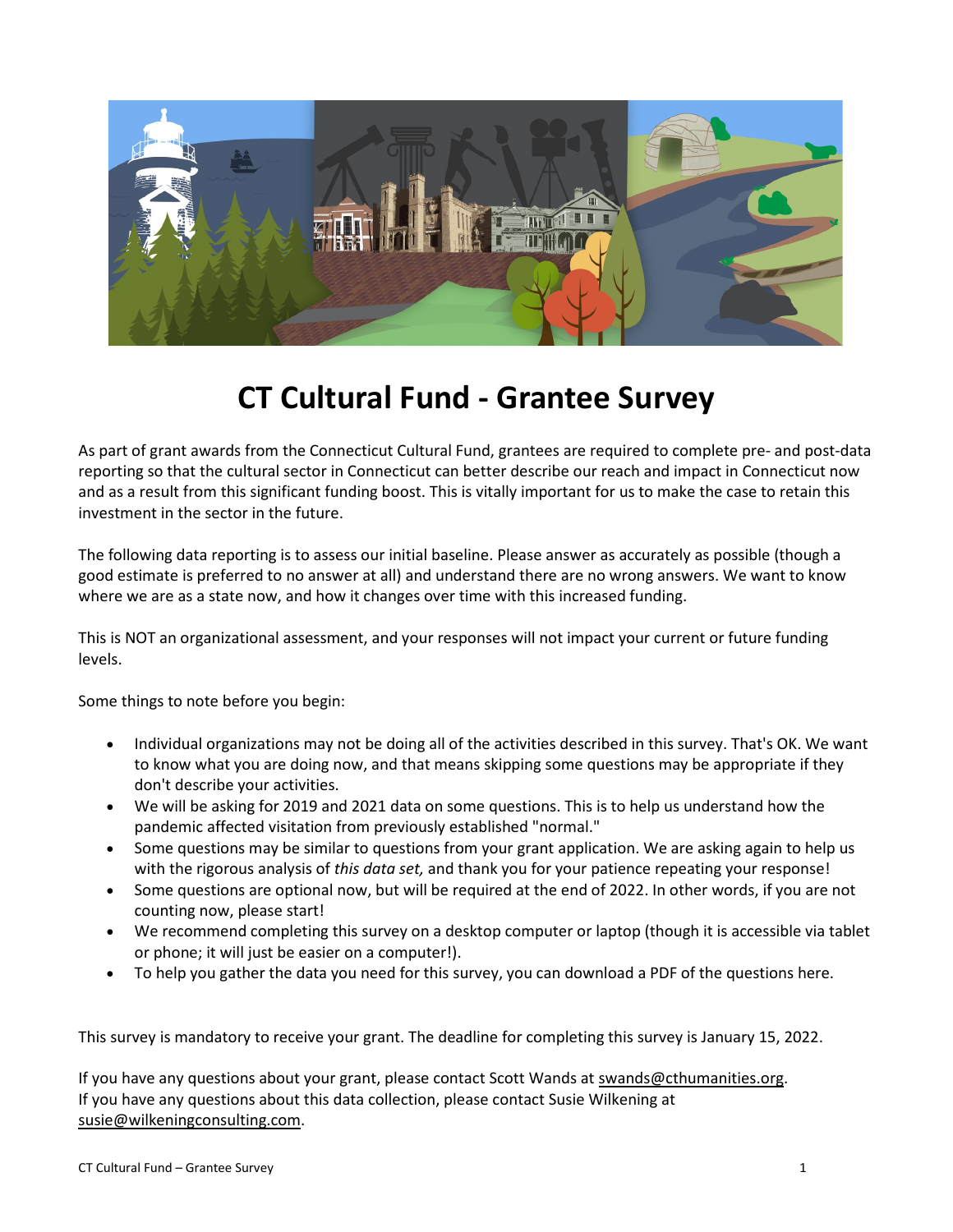# **Part 1 - Organizational Information**

**1) Organization Name:** \_\_\_\_\_\_\_\_\_\_\_\_\_\_\_\_\_\_\_\_\_\_\_\_\_\_\_\_\_\_\_\_\_\_\_\_\_\_\_\_\_\_\_\_\_\_\_\_\_

## **2) What type of organization are you? (Choose all that apply.)**

- [] Art museum
- [] Arts center
- [] Arts council/agency
- [ ] Arts service organization (e.g., arts education, alliances; does not include presenters/producers)
- [] Children's museum
- [ ] Cinema
- [] Cultural series organization
- [ ] Designated regional service organization
- [ ] Fair/festival
- [ ] Gallery/exhibit space
- [] Historic site
- [ ] Historical society
- [] History museum
- [ ] Nature center
- [] Performing facility
- [] Performing group
- [] School of the arts
- [] Science museum or center
- [ ] Theater company
- [ ] Transportation museum
- [ ] Tribal Nation, museum, or cultural center
- [] University- or college-based museum or gallery
- [ ] Zoo/aquarium
- [ ] Other (please specify):: \_\_\_\_\_\_\_\_\_\_\_\_\_\_\_\_\_\_\_\_\_\_\_\_\_\_\_\_\_\_\_\_\_\_\_\_\_\_\_\_\_\_\_\_\_\_\_\_\_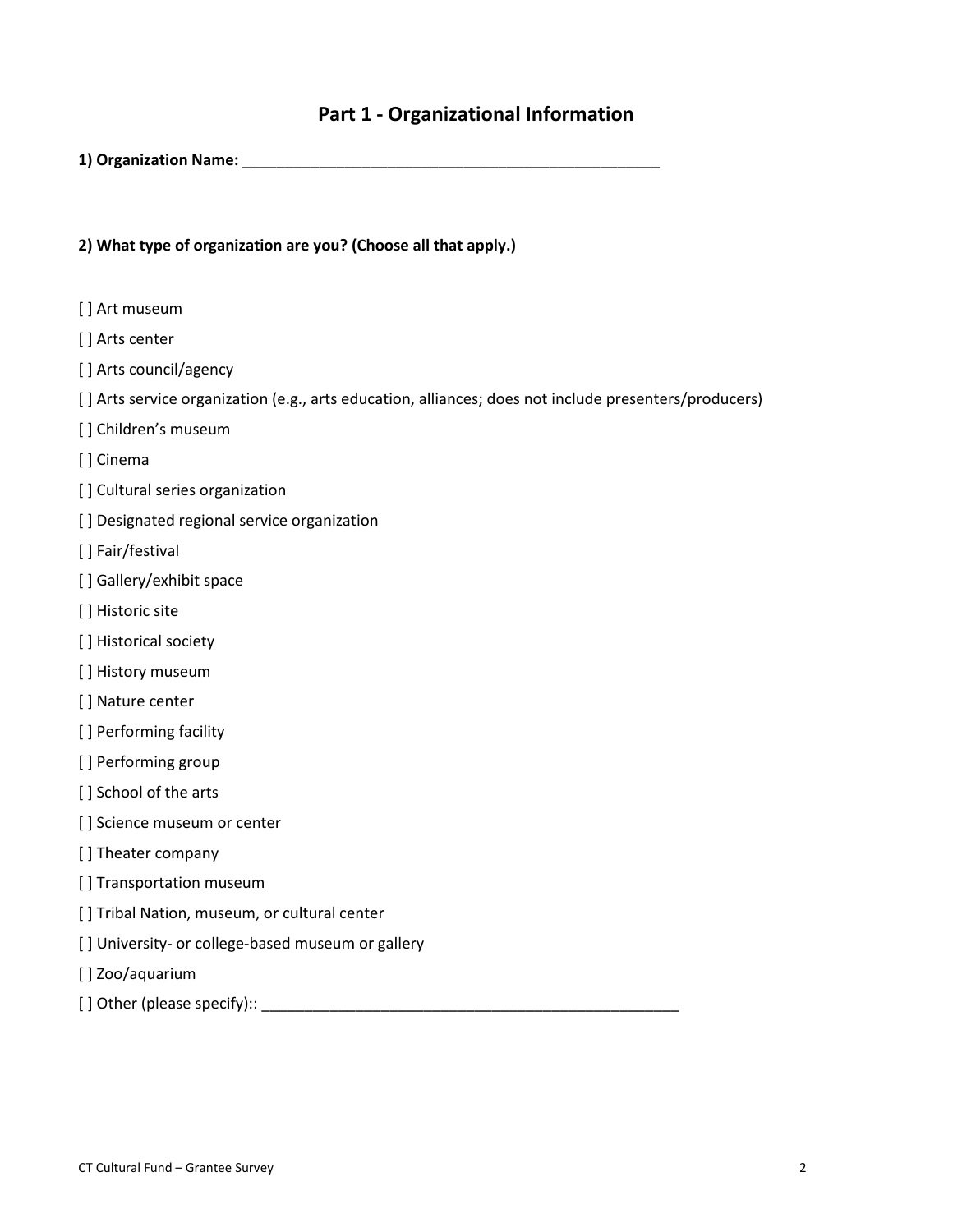**3) Organization's physical location - City or town:**

**(If you have multiple sites, please indicate for your headquarters. If you have no physical location, please indicate the location your postal mail is delivered.)**

| () Andover      | () Cornwall      | () Haddam       |
|-----------------|------------------|-----------------|
| () Ansonia      | () Coventry      | () Hamden       |
| () Ashford      | () Cromwell      | () Hampton      |
| () Avon         | () Danbury       | () Hartford     |
| () Barkhamsted  | () Darien        | () Hartland     |
| () Beacon Falls | () Deep River    | () Harwinton    |
| () Berlin       | () Derby         | () Hebron       |
| () Bethany      | () Durham        | () Kent         |
| () Bethel       | () East Granby   | () Killingly    |
| () Bethlehem    | () East Haddam   | () Killingworth |
| () Bloomfield   | () East Hampton  | () Lebanon      |
| () Bolton       | () East Hartford | () Ledyard      |
| () Bozrah       | () East Haven    | () Lisbon       |
| () Branford     | () East Lyme     | () Litchfield   |
| () Bridgeport   | () East Windsor  | () Lyme         |
| () Bridgewater  | () Eastford      | () Madison      |
| () Bristol      | () Easton        | () Manchester   |
| () Brookfield   | () Ellington     | () Mansfield    |
| () Brooklyn     | () Enfield       | () Marlborough  |
| () Burlington   | () Essex         | () Meriden      |
| () Canaan       | () Fairfield     | () Middlebury   |
| () Canterbury   | () Farmington    | () Middlefield  |
| () Canton       | () Franklin      | () Middletown   |
| () Chaplin      | () Glastonbury   | () Milford      |
| () Cheshire     | () Goshen        | () Monroe       |
| () Chester      | () Granby        | () Montville    |
| () Clinton      | () Greenwich     | () Morris       |
| () Colchester   | () Griswold      | () Naugatuck    |
| () Colebrook    | () Groton        | () Newington    |
| () Columbia     | () Guilford      | () Newtown      |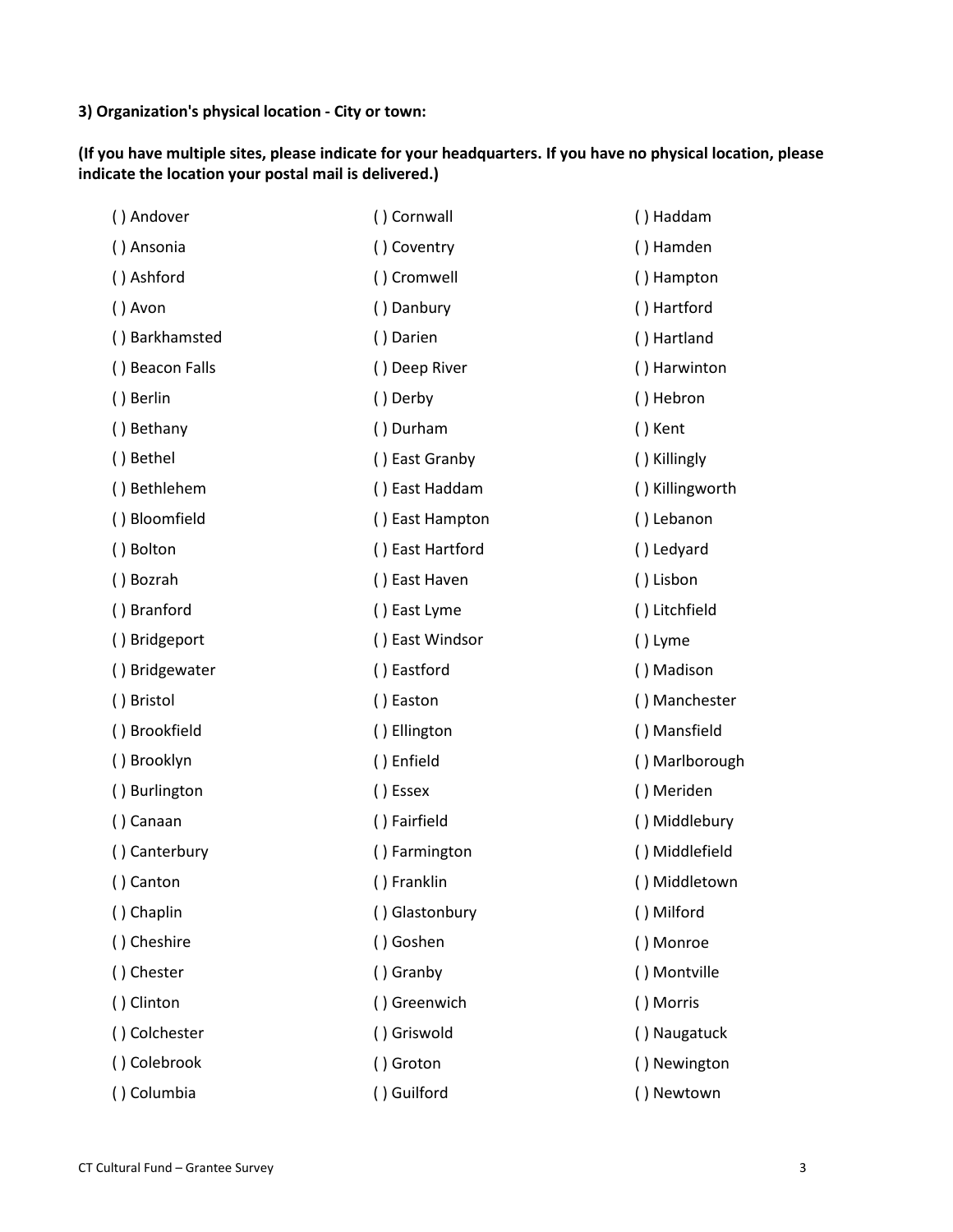| () New Britain      | () Ridgefield    | $\left( \ \right)$ |
|---------------------|------------------|--------------------|
| () New Canaan       | () Rocky Hill    | $\left( \ \right)$ |
| () New Fairfield    | () Roxbury       | $\left( \ \right)$ |
| () New Hartford     | () Salem         | $\left( \ \right)$ |
| () New Haven        | () Salisbury     | $\left( \ \right)$ |
| () New London       | () Scotland      | $\left( \ \right)$ |
| () New Milford      | () Seymour       | $\left( \ \right)$ |
| () Norfolk          | () Sharon        | $\left( \ \right)$ |
| () North Branford   | () Shelton       | $\left( \ \right)$ |
| () North Canaan     | () Sherman       | $\left( \ \right)$ |
| () North Haven      | () Simsbury      | $\left( \ \right)$ |
| () North Stonington | () Somers        | $\left( \ \right)$ |
| () Norwalk          | () South Windsor | $\left( \ \right)$ |
| () Norwich          | () Southbury     | $\left( \ \right)$ |
| () Old Lyme         | () Southington   | $\left( \ \right)$ |
| () Old Saybrook     | () Sprague       | $\left( \ \right)$ |
| () Orange           | () Stafford      | $\left( \ \right)$ |
| () Oxford           | () Stamford      | $\left( \ \right)$ |
| () Plainfield       | () Sterling      | $\left( \ \right)$ |
| () Plainville       | () Stonington    | $\left( \ \right)$ |
| () Plymouth         | () Stratford     | $\left( \ \right)$ |
| () Pomfret          | () Suffield      | $\left( \ \right)$ |
| () Portland         | () Thomaston     | $\left( \ \right)$ |
| () Preston          | () Thompson      | $\left( \ \right)$ |
| () Prospect         | () Tolland       | $\left( \ \right)$ |
| () Putnam           | () Torrington    |                    |
| () Redding          | () Trumbull      |                    |

Union **Vernon** ( ) Voluntown **Wallingford Warren** Washington **Waterbury Waterford Watertown** West Hartford West Haven Westbrook **Weston** Westport Wethersfield **Willington Wilton Winchester** ( ) Windham **Windsor** Windsor Locks Wolcott Woodbridge **Woodbury Woodstock**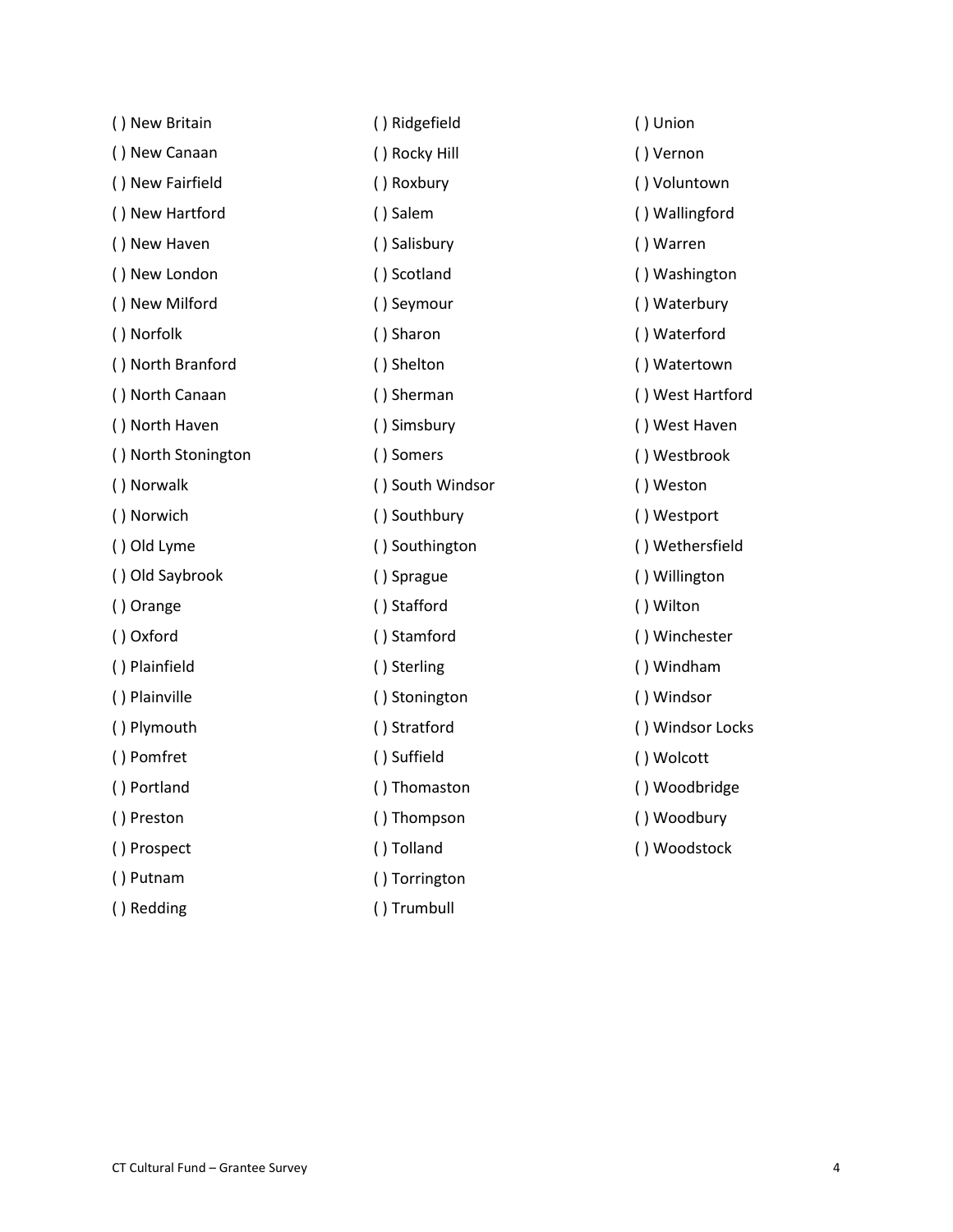**4) Organization's physical location – County:**

**(If you have multiple sites, please indicate for your headquarters. If you have no physical location, please indicate the county in which your postal mail is delivered.)**

- ( ) Fairfield
- ( ) Hartford
- ( ) Litchfield
- ( ) Middlesex
- ( ) New Haven
- ( ) New London
- ( ) Tolland
- ( ) Windham

**We know we always ask you this, but providing your CT House and Senate districts will allow us to filter the overall data to be able to share impact on a district level, helping with our advocacy efforts for ongoing funding. Please help us out by providing it again. You can look up your districts at:** <https://www.cga.ct.gov/asp/menu/cgafindleg.asp>

**5) Connecticut House of Representatives District:**

\_\_\_\_\_\_\_\_\_\_\_\_\_\_\_\_\_\_\_\_\_\_\_\_\_\_\_\_\_\_\_\_\_\_\_\_\_\_\_\_\_\_\_\_\_\_\_\_\_

\_\_\_\_\_\_\_\_\_\_\_\_\_\_\_\_\_\_\_\_\_\_\_\_\_\_\_\_\_\_\_\_\_\_\_\_\_\_\_\_\_\_\_\_\_\_\_\_\_

\_\_\_\_\_\_\_\_\_\_\_\_\_\_\_\_\_\_\_\_\_\_\_\_\_\_\_\_\_\_\_\_\_\_\_\_\_\_\_\_\_\_\_\_\_\_\_\_\_

\_\_\_\_\_\_\_\_\_\_\_\_\_\_\_\_\_\_\_\_\_\_\_\_\_\_\_\_\_\_\_\_\_\_\_\_\_\_\_\_\_\_\_\_\_\_\_\_\_

**6) Connecticut Senate District:**

**7) Your name:**

**8) Your email address:**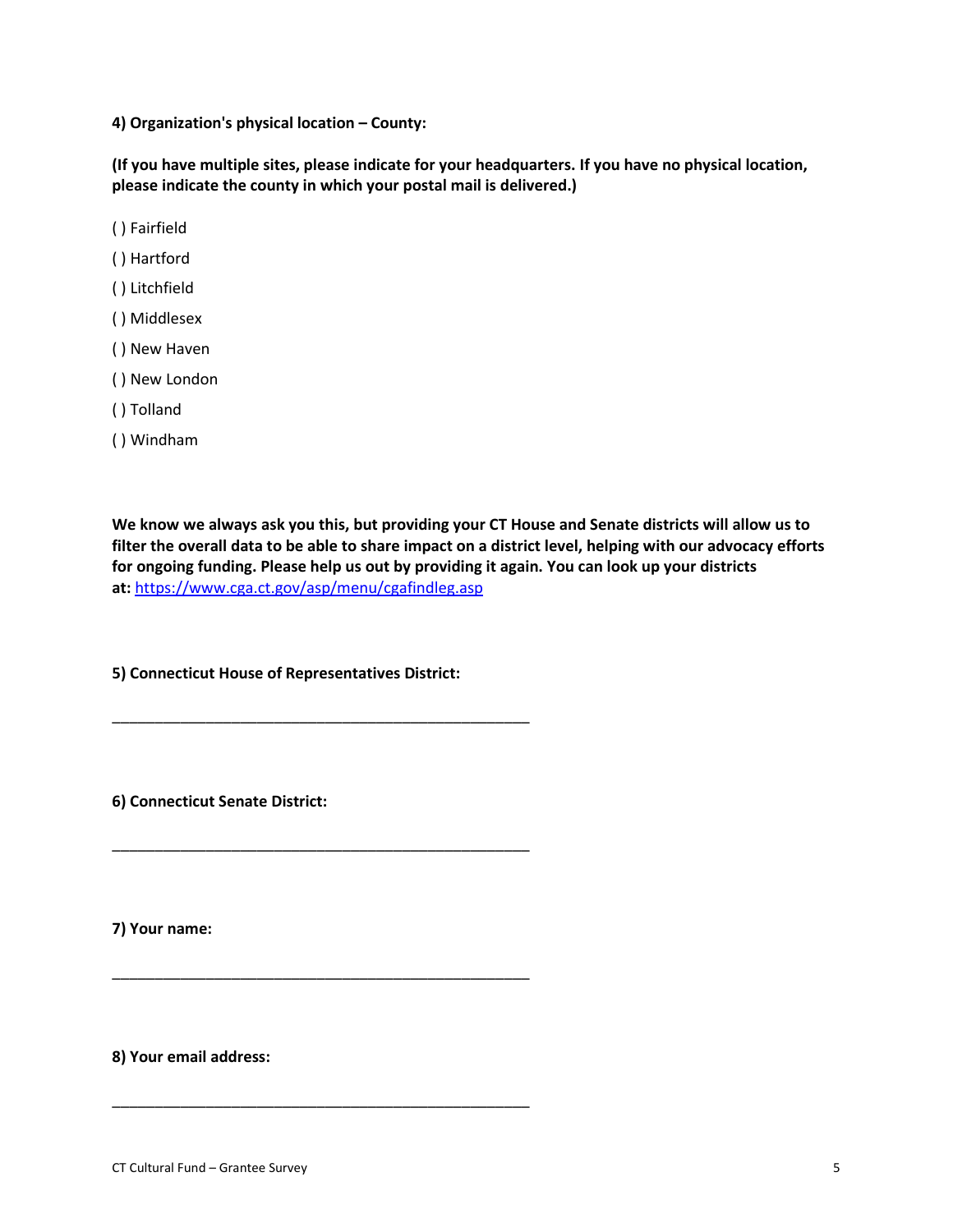# **Part 2 - Staffing**

**9) How many paid full-time employees does your organization currently employ?**

**\_\_\_\_\_\_\_\_\_\_\_\_\_\_\_\_\_\_\_\_\_\_\_\_\_\_\_\_\_\_\_\_\_\_\_\_\_\_\_\_\_\_\_\_\_\_\_\_\_**

**\_\_\_\_\_\_\_\_\_\_\_\_\_\_\_\_\_\_\_\_\_\_\_\_\_\_\_\_\_\_\_\_\_\_\_\_\_\_\_\_\_\_\_\_\_\_\_\_\_**

\_\_\_\_\_\_\_\_\_\_\_\_\_\_\_\_\_\_\_\_\_\_\_\_\_\_\_\_\_\_\_\_\_\_\_\_\_\_\_\_\_\_\_\_\_\_\_\_\_

**10) How many paid part-time employees does your organization currently employ?**

**11) How many paid independent contractors did your organization employ in 2021?**

**A "contractor" is anyone you hire to help your organization achieve its mission who is not salaried, whether they are hired long- or short-term. Contractors could include musicians, curators, social media managers, etc. Do not include contractors whose work does not directly support your mission, such as electricians or your auditor.**

**12) How many paid employees will your organization expect to add to your payroll because of this grant?**

[ ] Full time: \_\_\_\_\_\_\_\_\_\_\_\_\_\_\_\_\_\_\_\_\_\_\_\_\_\_\_\_\_\_\_\_\_\_\_\_\_\_\_\_\_\_\_\_\_\_\_\_\_

 $[$  ] Part time:

[] We will not be adding staff

**13) How many volunteers donated their time to your organization in 2021?**

\_\_\_\_\_\_\_\_\_\_\_\_\_\_\_\_\_\_\_\_\_\_\_\_\_\_\_\_\_\_\_\_\_\_\_\_\_\_\_\_\_\_\_\_\_\_\_\_\_

\_\_\_\_\_\_\_\_\_\_\_\_\_\_\_\_\_\_\_\_\_\_\_\_\_\_\_\_\_\_\_\_\_\_\_\_\_\_\_\_\_\_\_\_\_\_\_\_\_

**14) In 2021, how many hours have volunteers contributed to your organization?**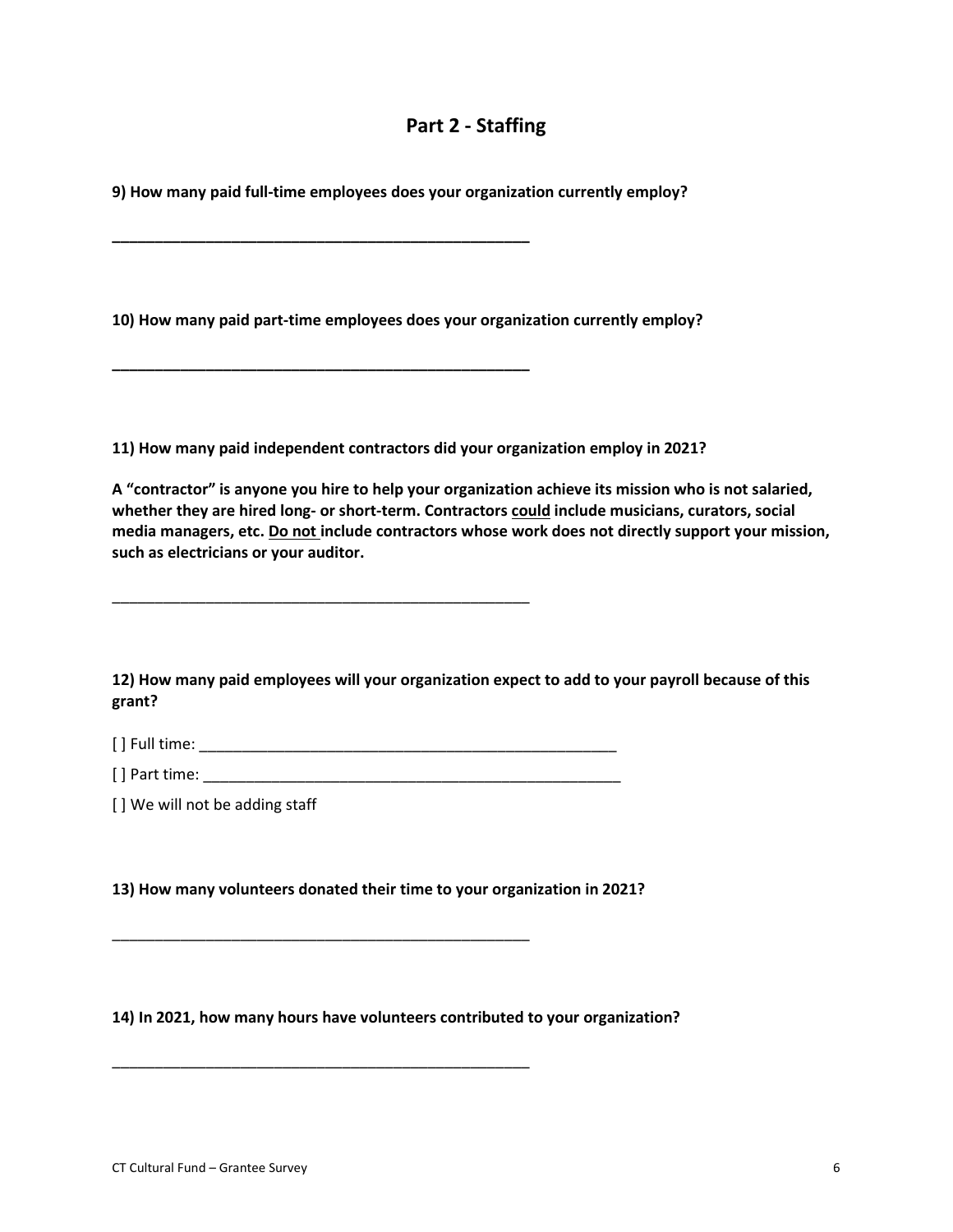# **Part 3 – 2019 Visitation**

**We want to capture visitation information from before the pandemic as well as in the past year. We are asking for information from both 2019 and 2021. We will also be asking for this information in future years.**

**Exact numbers are preferred, but good estimates are welcomed if you don't have exact numbers.**

**We are starting with 2019 (pre-pandemic) questions.**

**15) How many visitors visited your organization in 2019 in person?**

**This can include:**

- **General/everyday admissions**
- **Program attendees**
- **Special event attendees**
- **Performing arts audiences**
- **PreK-12 school program attendees**
- **And anyone else who visited/participated in person**

\_\_\_\_\_\_\_\_\_\_\_\_\_\_\_\_\_\_\_\_\_\_\_\_\_\_\_\_\_\_\_\_\_\_\_\_\_\_\_\_\_\_\_\_\_\_\_\_\_

#### **16) Which of the following in-person attendance data did you collect in 2019?**

[] Geographic (i.e., where visitors are from)

[ ] Age

[ ] Race and ethnicity

[] We did not collect any of this data

*Question 17 for organizations that collected geographic information*

#### **17) What percentage of your 2019 in-person visitors were:**

\_\_\_\_\_\_\_\_% Connecticut resident

\_\_\_\_\_\_\_\_% Out-of-state/international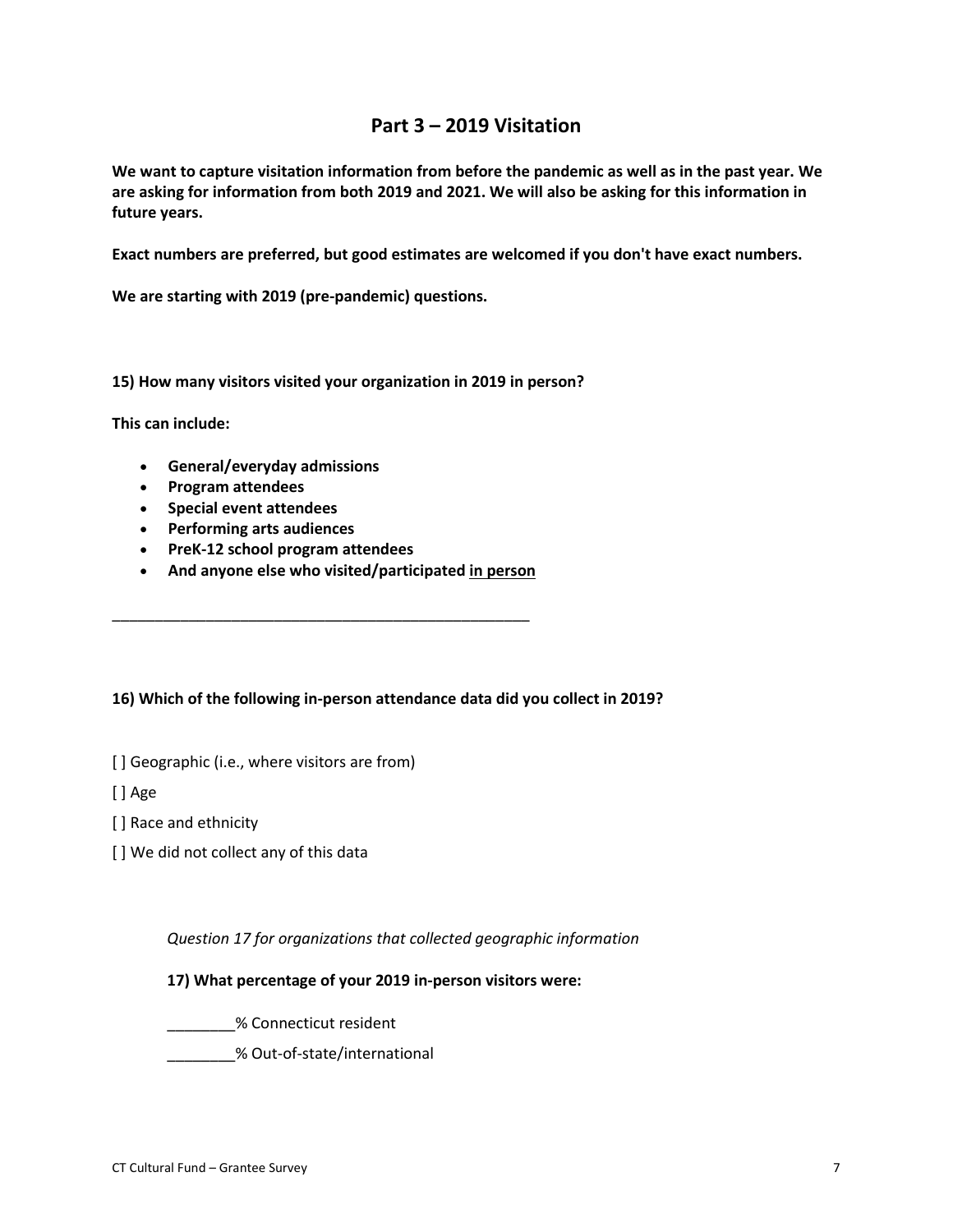#### *Question 18 for organizations that collected age of visitors*

#### **18) What percentage of your 2019 in-person visitors were:**

\_\_\_\_\_\_\_\_% Children (age 17 and younger)

\_\_\_\_\_\_\_\_% Adults 18 - 64

\_\_\_\_\_\_\_\_% Adults 65 or older

*Question 19 for organizations that collected the race and ethnicity of visitors*

#### **19) What percentage of your 2019 in-person visitors were:**

- \_\_\_\_\_\_\_% Black/African American/of African descent
- \_\_\_\_\_\_\_\_% American Indian/Native American/Alaska Native/Native Hawaiian/Pacific Islander/Indigenous American
- \_\_\_\_\_\_\_\_% Asian/South Asian/Asian American
- \_\_\_\_\_\_\_\_% Hispanic/Latino/Latina/Latinx/Latin American
- \_\_\_\_\_\_\_\_% Middle Eastern
- **\_\_\_\_\_\_\_\_% Multi-racial/Mixed race or ethnicity**
- \_\_\_\_\_\_\_\_% White
- % Any other race or ethnicity not described above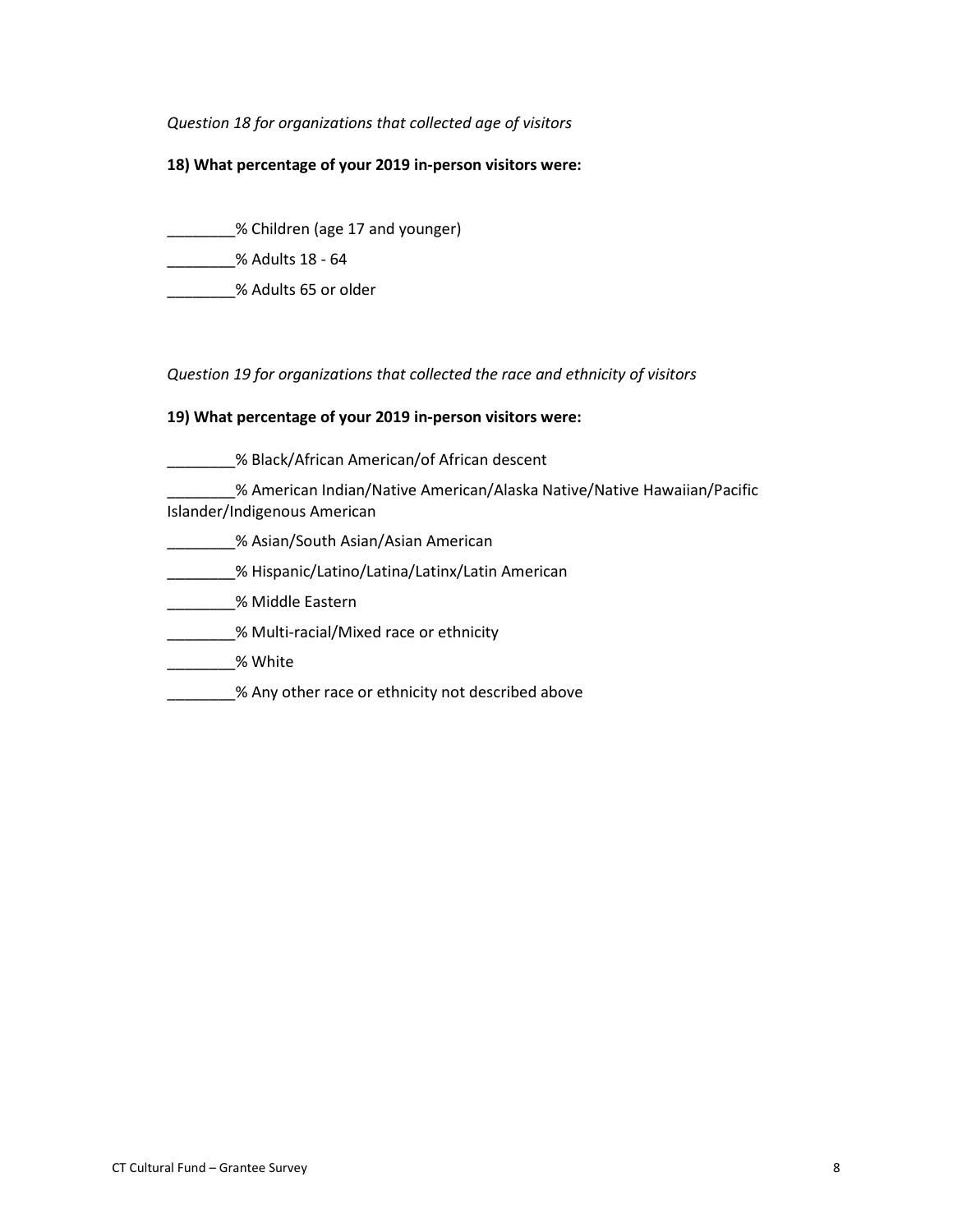# **Part 4 – 2021 Visitation**

**20) Now we want to know about 2021.**

**How many visitors visited your organization in 2021 in person?**

**This can include:**

- **General/everyday admissions**
- **Program attendees**
- **Special event attendees**
- **Performing arts audiences**
- **PreK-12 school program attendees**
- **And anyone else who visited/participated in person**

\_\_\_\_\_\_\_\_\_\_\_\_\_\_\_\_\_\_\_\_\_\_\_\_\_\_\_\_\_\_\_\_\_\_\_\_\_\_\_\_\_\_\_\_\_\_\_\_\_

#### **21) Which of the following in-person attendance data did you collect in 2021?**

[ ] Geographic (i.e., where visitors are from)

[ ] Age

- [ ] Race and ethnicity
- [] We did not collect any of this data

*Question 22 for organizations that collected geographic information*

#### **22) What percentage of your 2021 in-person visitors were:**

\_\_\_\_\_\_\_\_% Connecticut Residents

\_\_\_\_\_\_\_\_% Out-of-state/international

*Question 23 for organizations that collected age of visitors*

#### **23) What percentage of your 2021 in-person visitors were:**

\_\_\_\_\_\_\_\_% Children (age 17 and younger)

\_\_\_\_\_\_\_\_% Adults 18 - 64

\_\_\_\_\_\_\_\_% Adults 65 or older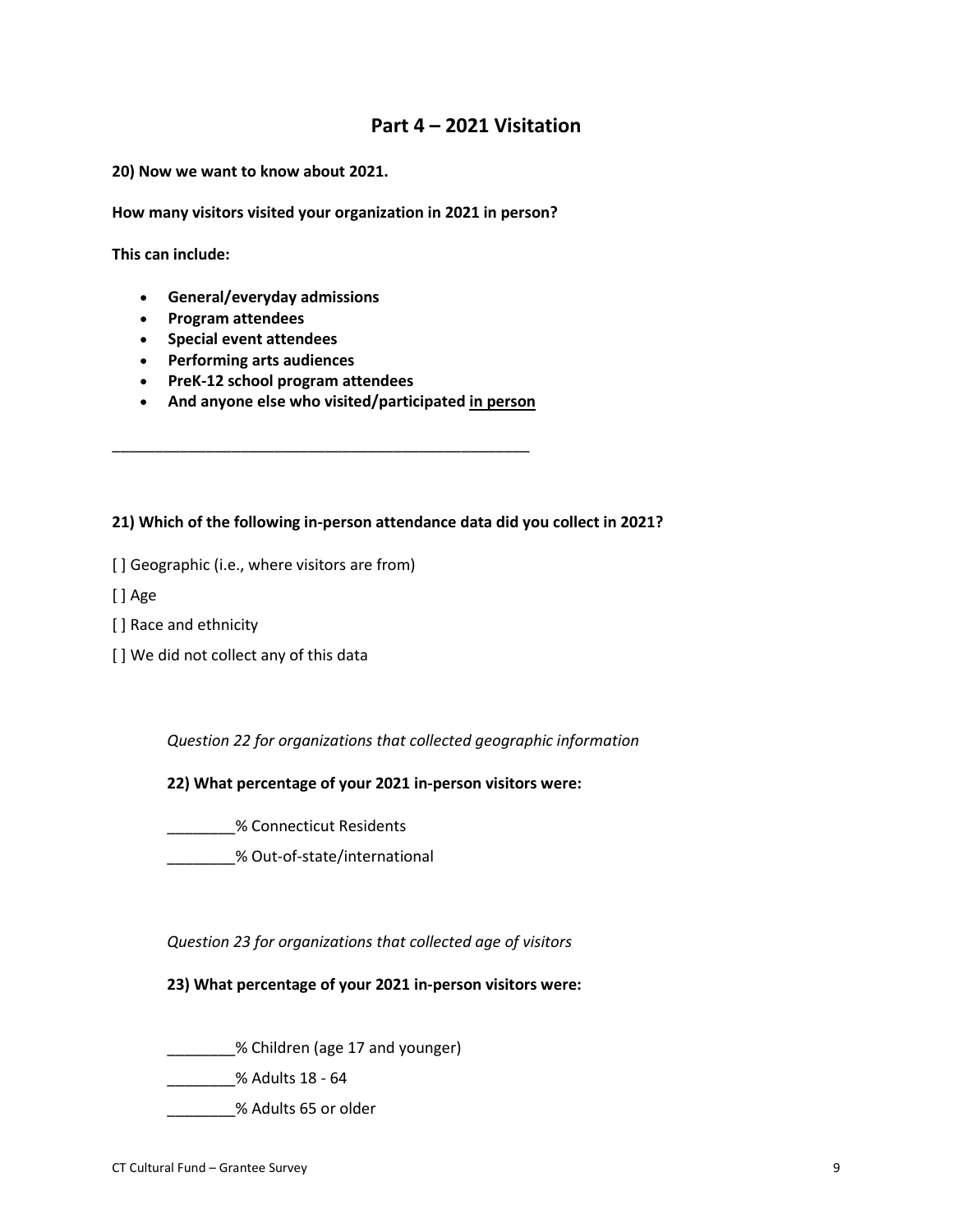*Question 24 for organizations that collected the race and ethnicity of visitors*

#### **24) What percentage of your 2021 in-person visitors were:**

- \_\_\_\_\_\_\_\_% Black/African American/of African descent \_\_\_\_\_\_\_\_% American Indian/Native American/Alaska Native/Native Hawaiian/Pacific Islander/Indigenous American \_\_\_\_\_\_\_\_% Asian/South Asian/Asian American \_\_\_\_\_\_\_\_% Hispanic/Latino/Latina/Latinx/Latin American \_\_\_\_\_\_\_\_% Middle Eastern \_\_\_\_\_\_\_\_% Multi-racial/Mixed race or ethnicity
- \_\_\_\_\_\_\_\_% White
- % Any other race or ethnicity not described above

#### *For organizations that did not collect in-person attendance data*

**Please attempt to collect this information in 2022 and future years, as we'll be asking grantee organizations in order to help assess if the cultural sector is effectively reaching a diverse population. If you need advice on how to do this, stay tuned--CT Humanities and their partners will be providing resources and trainings on this in the coming year.**

*For organizations that did collect in-person attendance data*

**Great job collecting this data! You can expect us to continue to ask for this information in future years, so please continue to collect it.**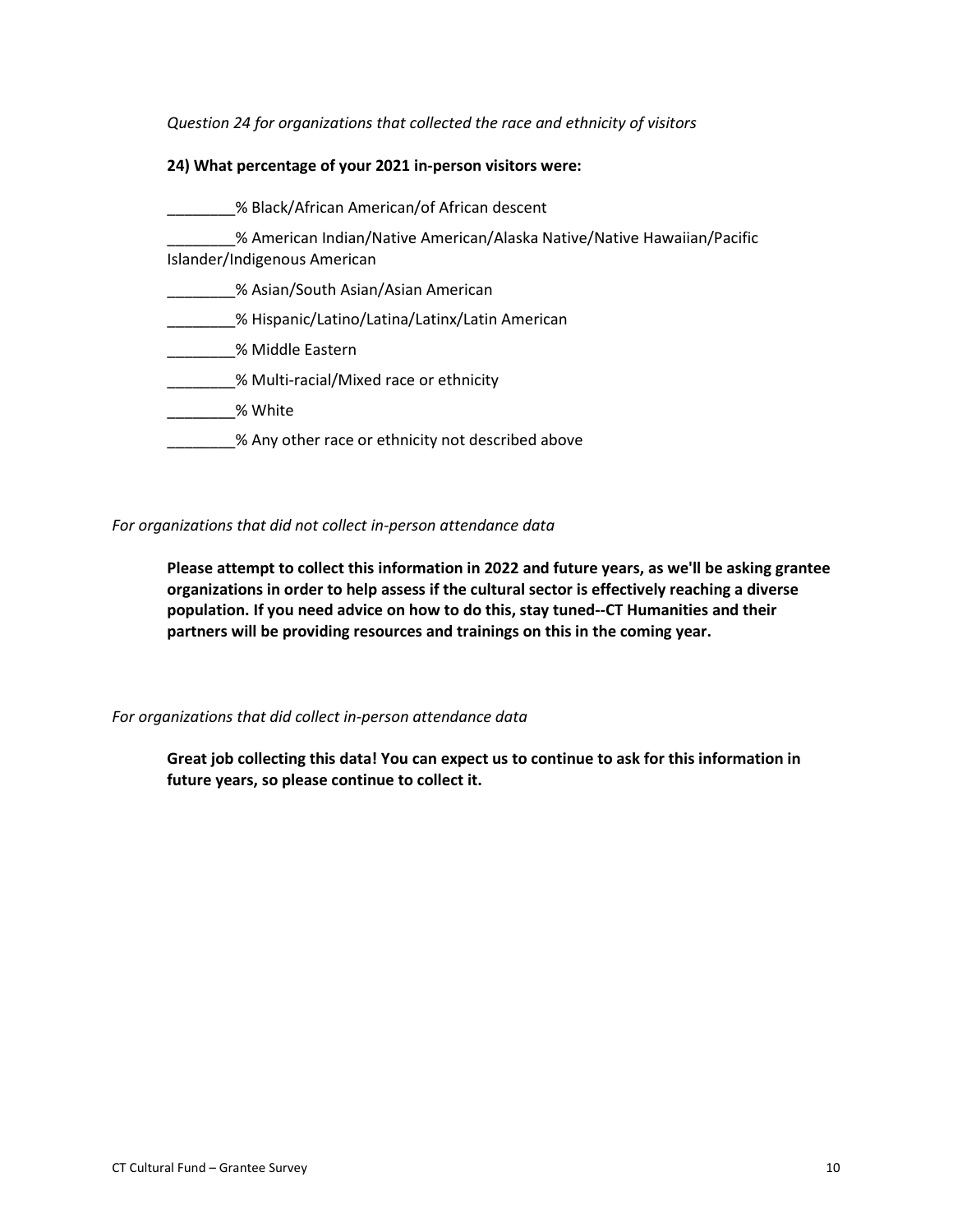# **Part 5 – Programmatic Information**

**We want to capture in-person programmatic information from before the pandemic as well as in the past year. We are asking for information from both 2019 and 2021.**

**If you don't have exact data, but do have good estimates, please provide those estimates. But if you are truly guessing, we would prefer you choose "I don't know."**

**Please be sure to collect this data in 2022 and following years!**

**25) How many** *new* **exhibitions did you open? Note we are asking about 2019 and 2021.**

 $[ ] 2019:$ 

| 12001.<br>LULL.<br><b>LJ</b> |  |  |
|------------------------------|--|--|
|                              |  |  |

[] We did not open any new exhibitions

[] I don't know

**26) How many in-person programs did you host? "Programs" can include classes, lectures, camps, family programs, etc.**

**Please indicate the number of programs for both adult audiences and for family/children's audiences. Do NOT include PreK-12 school programming.**

[ ] 2019: \_\_\_\_\_\_\_\_\_\_\_\_\_\_\_\_\_\_\_\_\_\_\_\_\_\_\_\_\_\_\_\_\_\_\_\_\_\_\_\_\_\_\_\_\_\_\_\_\_

 $\lceil$  2021:

[] We did not host any in-person programs

[] I don't know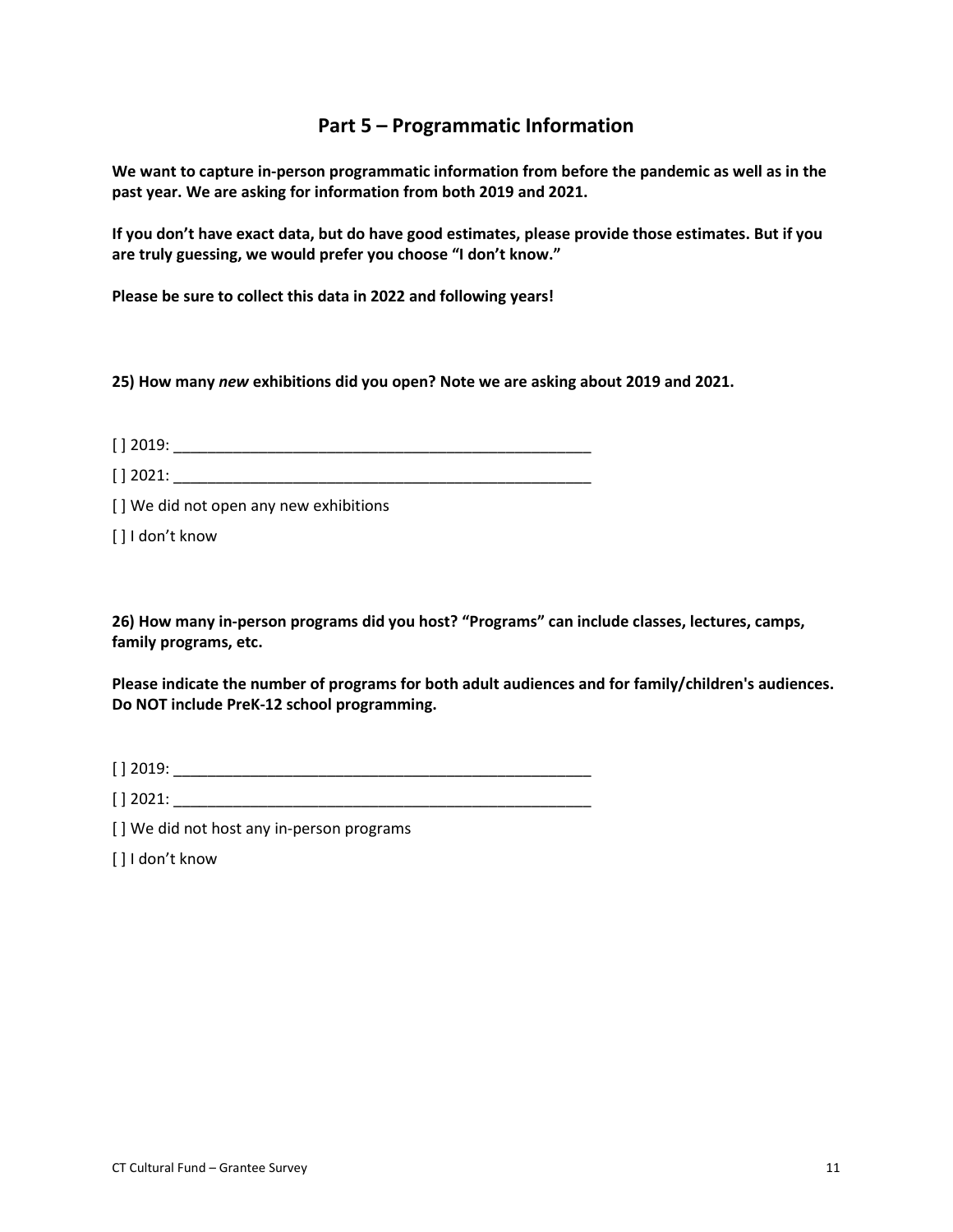**27) How many performing arts performances did you host in person?**

**Do NOT include performances solely for PreK-12 school programming.**

[ ] 2019: \_\_\_\_\_\_\_\_\_\_\_\_\_\_\_\_\_\_\_\_\_\_\_\_\_\_\_\_\_\_\_\_\_\_\_\_\_\_\_\_\_\_\_\_\_\_\_\_\_

[ ] 2021: \_\_\_\_\_\_\_\_\_\_\_\_\_\_\_\_\_\_\_\_\_\_\_\_\_\_\_\_\_\_\_\_\_\_\_\_\_\_\_\_\_\_\_\_\_\_\_\_\_

[] We did not host any performing arts performances

[ ] I don't know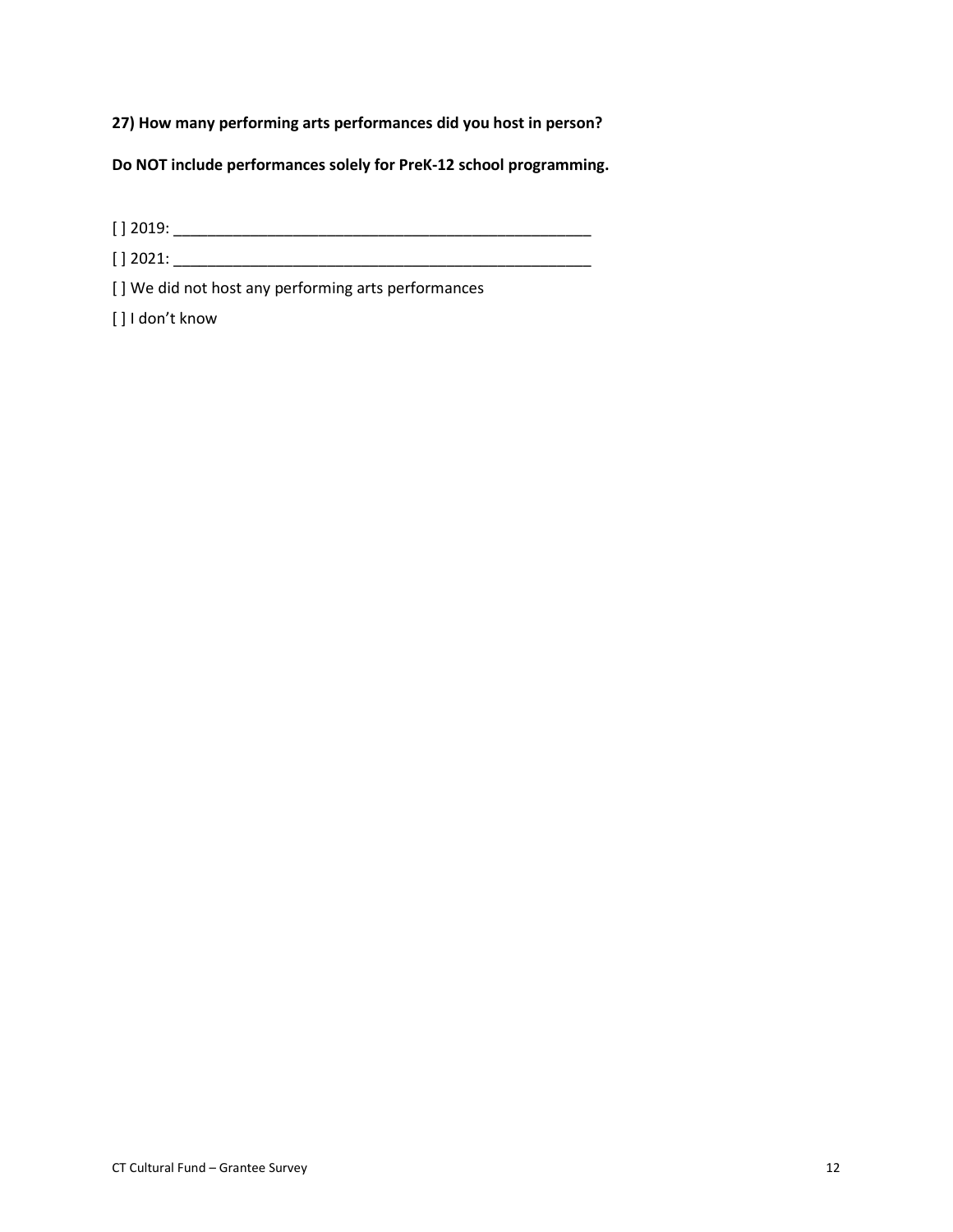# **Part 6 - Virtual Engagement**

**We want to capture virtual programmatic information from before the pandemic as well as in the past year. We are asking for information from both 2019 and 2021. We will be asking about PreK-12 virtual content later.**

**If you don't have exact data, but do have good estimates, please provide those estimates. But if you are truly guessing, we would prefer you choose "I don't know."**

**Please be sure to collect this data in 2022 and following years!**

**28) To start, we are asking about 2019 virtual engagement.**

**In 2019, how many virtual programs did you host? Please indicate the number of programs for the following categories.**

**(We'll be asking about PreK-12 school programs later.)**

| [] Virtual tours:                      |  |
|----------------------------------------|--|
| [1] actures/discussion based programs: |  |

[ ] Lectures/discussion-based programs: \_\_\_\_\_\_\_\_\_\_\_\_\_\_\_\_\_\_\_\_\_\_\_\_\_\_\_\_\_\_\_\_\_\_\_\_\_\_\_\_\_\_\_\_\_\_\_\_\_

[ ] Adult classes: \_\_\_\_\_\_\_\_\_\_\_\_\_\_\_\_\_\_\_\_\_\_\_\_\_\_\_\_\_\_\_\_\_\_\_\_\_\_\_\_\_\_\_\_\_\_\_\_\_

[ ] Kids classes: \_\_\_\_\_\_\_\_\_\_\_\_\_\_\_\_\_\_\_\_\_\_\_\_\_\_\_\_\_\_\_\_\_\_\_\_\_\_\_\_\_\_\_\_\_\_\_\_\_

[ ] Kids camps: \_\_\_\_\_\_\_\_\_\_\_\_\_\_\_\_\_\_\_\_\_\_\_\_\_\_\_\_\_\_\_\_\_\_\_\_\_\_\_\_\_\_\_\_\_\_\_\_\_

[ ] Book club meetings:

[ ] Performing arts performances: \_\_\_\_\_\_\_\_\_\_\_\_\_\_\_\_\_\_\_\_\_\_\_\_\_\_\_\_\_\_\_\_\_\_\_\_\_\_\_\_\_\_\_\_\_\_\_\_\_

[] Fundraisers for your organization:

[] Online aids for accessing research resources/library virtually:

\_\_\_\_\_\_\_\_\_\_\_\_\_\_\_\_\_\_\_\_\_\_\_\_\_\_\_\_\_\_\_\_\_\_\_\_\_\_\_\_\_\_\_\_\_\_\_\_\_

\_\_\_\_\_\_\_\_\_\_\_\_\_\_\_\_\_\_\_\_\_\_\_\_\_\_\_\_\_\_\_\_\_\_\_\_\_\_\_\_\_\_\_\_\_\_\_\_\_

[ ] New videos posted on YouTube or other platform:

[ ] We did not host any virtual programs in 2019

[ ] Other (please specify): \_\_\_\_\_\_\_\_\_\_\_\_\_\_\_\_\_\_\_\_\_\_\_\_\_\_\_\_\_\_\_\_\_\_\_\_\_\_\_\_\_\_\_\_\_\_\_\_\_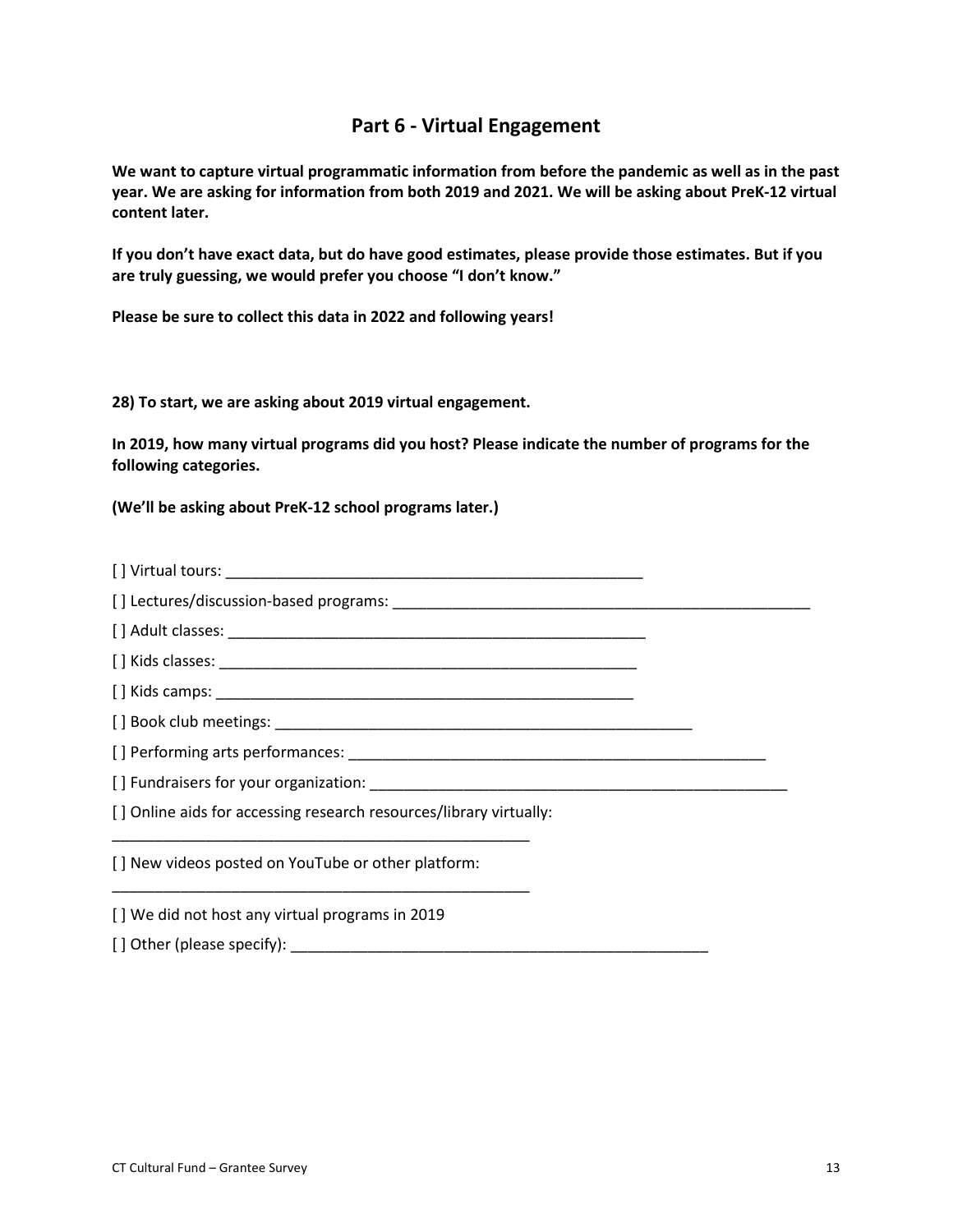*For organizations that hosted virtual programs in 2019*

**\_\_\_\_\_\_\_\_\_\_\_\_\_\_\_\_\_\_\_\_\_\_\_\_\_\_\_\_\_\_\_\_\_\_\_\_\_\_\_\_\_\_\_\_\_\_\_\_\_**

**29) How many people participated in your virtual programs in 2019? (We realize this may be an estimate. Please count a single video view as one participant. Do not include PreK-12 participation in this question.)**

**30) In 2021, how many virtual programs did you host? Please indicate the number of programs for the following categories.**

**(We'll be asking about PreK-12 school programs later.)**

| [] Online aids for accessing research resources/library virtually: |  |
|--------------------------------------------------------------------|--|
| [] New videos posted on YouTube or other platform:                 |  |
| [] We did not host any virtual programs in 2021                    |  |
|                                                                    |  |

*For organizations that hosted virtual programs in 2021*

\_\_\_\_\_\_\_\_\_\_\_\_\_\_\_\_\_\_\_\_\_\_\_\_\_\_\_\_\_\_\_\_\_\_\_\_\_\_\_\_\_\_\_\_\_\_\_\_\_

**31) How many people participated in your virtual programs in 2021? (We realize this may be an estimate. Please count a single video view as one participant. Do not include PreK-12 participation in this question.)**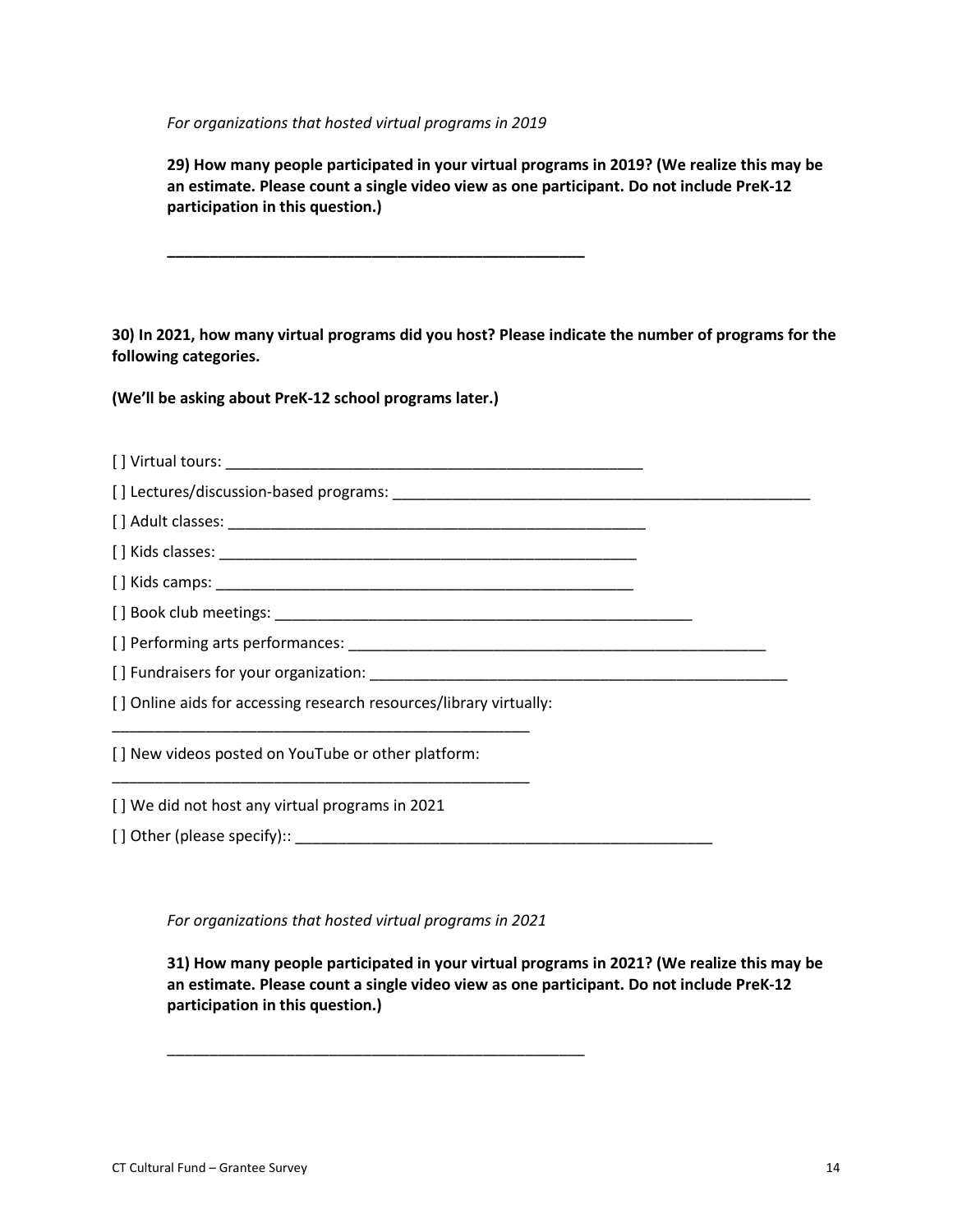## **32) Does your virtual content provide a source of earned revenue for your organization?**

## **(An estimate is fine. Do not include revenue from PreK-12 school participation.)**

[ ] No

[ ] Yes. In 2019 we brought in \$: \_\_\_\_\_\_\_\_\_\_\_\_\_\_\_\_\_\_\_\_\_\_\_\_\_\_\_\_\_\_\_\_\_\_\_\_\_\_\_\_\_\_\_\_\_\_\_\_\_

[ ] Yes. In 2021 we brought in \$: \_\_\_\_\_\_\_\_\_\_\_\_\_\_\_\_\_\_\_\_\_\_\_\_\_\_\_\_\_\_\_\_\_\_\_\_\_\_\_\_\_\_\_\_\_\_\_\_\_

[] We don't provide any virtual content

## **33) What kinds of professional development could your staff use for producing virtual content?**

- [ ] Training for Zoom, Google Meets, or Facebook Live
- [] Basic camera skills (photography/videography)
- [] Editing (photo, sounds, or video)
- [] Website development and maintenance
- [ ] HTML coding
- [ ] Basics of graphic design
- [] Writing for virtual content
- [] Lighting and sound design
- [ ] Copyright/fair-use training
- [ ] Public speaking/interviewing/interpersonal communication
- [] Adobe Creative Cloud app training
- [] None of these
- [ ] Other (please specify):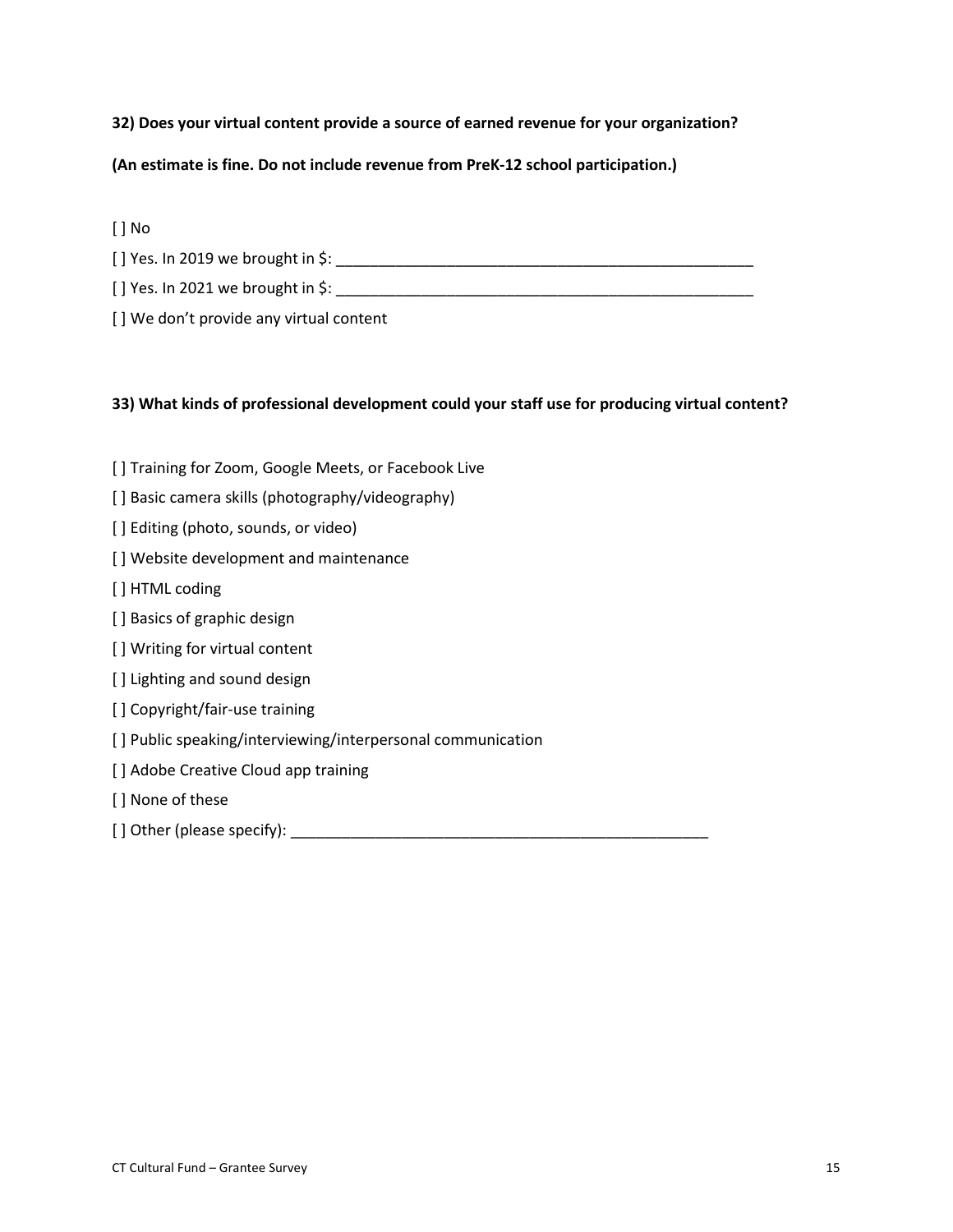## **34) What kinds of equipment or software subscriptions do you need (but do not currently have) that would help you be more effective at virtual content?**

[ ] Adobe Creative Cloud subscription

[ ] Cameras and microphones for a higher-quality "studio"

[] Specialized cameras/camera set ups (360 cameras, GoPros, overhead)

[ ] Online graphic/video editors (Canvas, Pixelied, Animoto)

[] Automation email service (mail chimp)

[ ] Survey development (SurveyMonkey, Typeform, Alchemer, etc.)

[] Livestreaming (Streamyards, Streamlabs, Restream)

[ ] Zoom/ video conference software

[] Smart screens

[] Backdrops / greenscreens

[] Education technology platforms (Genially, Thinglink, etc.)

[ ] None of these

[] We don't know enough to know what we need for virtual programming

[ ] Other (please specify):: \_\_\_\_\_\_\_\_\_\_\_\_\_\_\_\_\_\_\_\_\_\_\_\_\_\_\_\_\_\_\_\_\_\_\_\_\_\_\_\_\_\_\_\_\_\_\_\_\_

## **35) Will your Connecticut Humanities grant help you purchase equipment or subscriptions for virtual content production?**

( ) Yes

( ) No

( ) Maybe/not sure

## **36) Does your organization currently have broadband access?**

( ) Yes

( ) No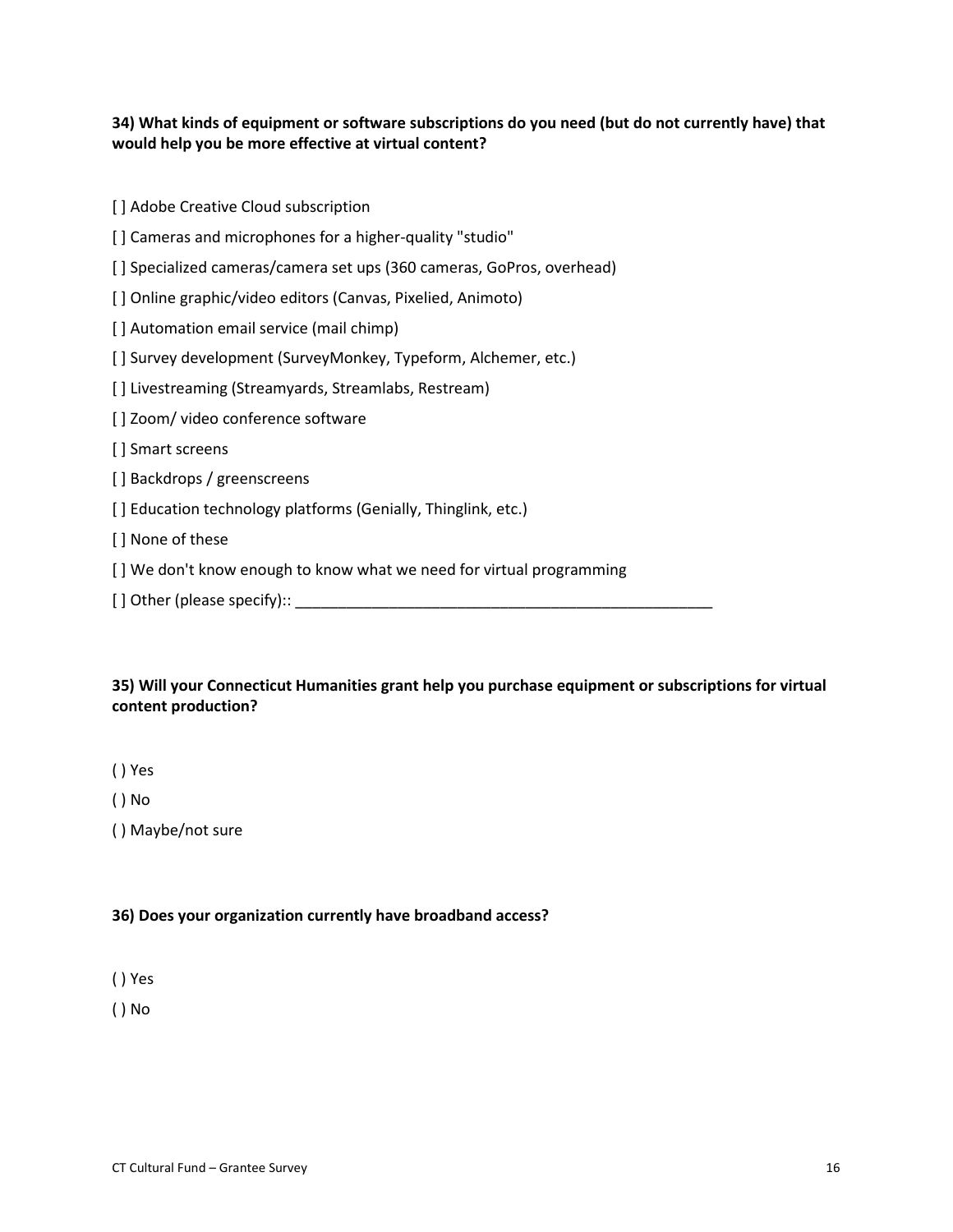# **37) When did your organization install Wi-Fi at your site? (If you have multiple sites, please indicate for your headquarters/main site.)**

- ( ) We are about to or will with our Connecticut Humanities grant
- ( ) 2020 or 2021
- ( ) 2019 or earlier
- ( ) We haven't installed Wi-Fi
- ( ) We don't have a physical location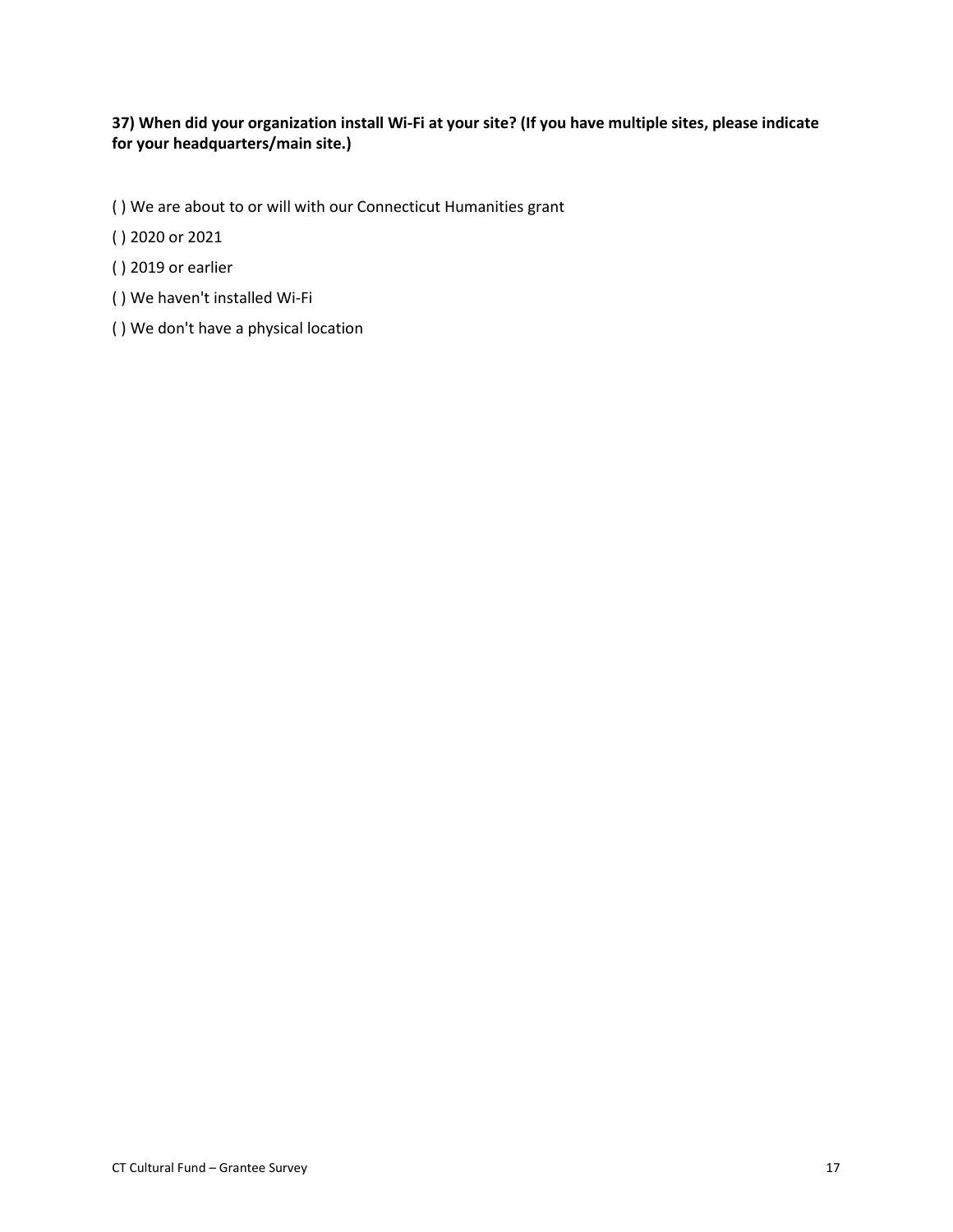# **Part 7 - PreK-12 Education**

**We want to capture data about your PreK-12 educational programming from before the pandemic as well as in the past year. We are asking for information from both 2019 and 2021.**

**If you don't have exact data, but do have good estimates, please provide those estimates. But if you are truly guessing, we would prefer you choose "I don't know."**

**Please be sure to collect this data in 2022 and following years!**

**38) How many children participated in your PreK-12 school programs in 2019 and 2021 in person? This number should not include chaperones or teachers. Note we are asking about 2019 and 2021.**

[ ] 2019: \_\_\_\_\_\_\_\_\_\_\_\_\_\_\_\_\_\_\_\_\_\_\_\_\_\_\_\_\_\_\_\_\_\_\_\_\_\_\_\_\_\_\_\_\_\_\_\_\_

[ ] 2021: \_\_\_\_\_\_\_\_\_\_\_\_\_\_\_\_\_\_\_\_\_\_\_\_\_\_\_\_\_\_\_\_\_\_\_\_\_\_\_\_\_\_\_\_\_\_\_\_\_

[] We did not host any PreK-12 school program in either year

[ ] I don't know

*For organizations that hosted PreK-12 school programs in 2019*

**39) For your 2019 PreK-12 participation, please break down your in-person visitation by the following grade segments.**

**For this question, please indicate only the number of children participating in 2019.**

| Preschool/Pre-K:         |  |
|--------------------------|--|
|                          |  |
| $6 - 8$ (middle school): |  |
| $9 - 12$ (high school):  |  |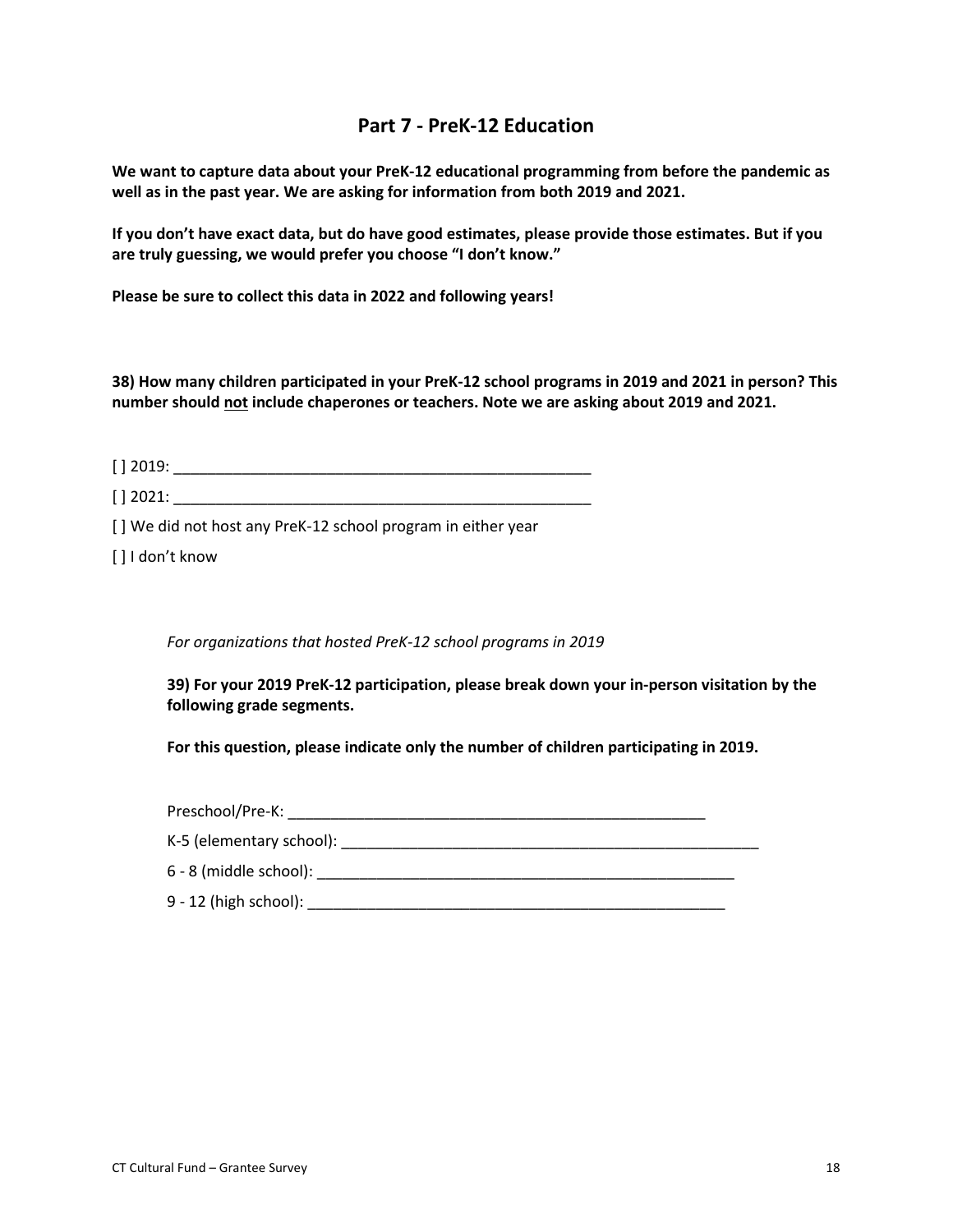*For organizations that hosted PreK-12 school programs in 2021*

**40) For your 2021 PreK-12 participation, please break down your in-person visitation by the following grade segments.**

**For this question, please indicate only the number of children participating in 2021.**

| Preschool/Pre-K:         |  |
|--------------------------|--|
| K-5 (elementary school): |  |
| 6 - 8 (middle school):   |  |
| $9 - 12$ (high school):  |  |

*For organizations that hosted PreK-12 school programs in 2019 and/or 2021*

**41) How many classrooms did you host for in-person field trips or programs?**

**Please indicate by number of classrooms. That is, if your local elementary school sent all of their fourth-grade students, and they have 5 classes, you would count that as "5 classrooms."**

| In 2019: |  |  |  |
|----------|--|--|--|
| In 2021: |  |  |  |

**42) Did your organization have virtual content available to PreK-12 schools and educators prior to the COVID-19 pandemic (that is, created in 2019 or earlier)?**

**Virtual content includes lesson plans, videos intended for classroom use, virtual field trips and programs, etc.?**

( ) Yes

( ) No

( ) I don't know

( ) Other - please specify: \_\_\_\_\_\_\_\_\_\_\_\_\_\_\_\_\_\_\_\_\_\_\_\_\_\_\_\_\_\_\_\_\_\_\_\_\_\_\_\_\_\_\_\_\_\_\_\_\_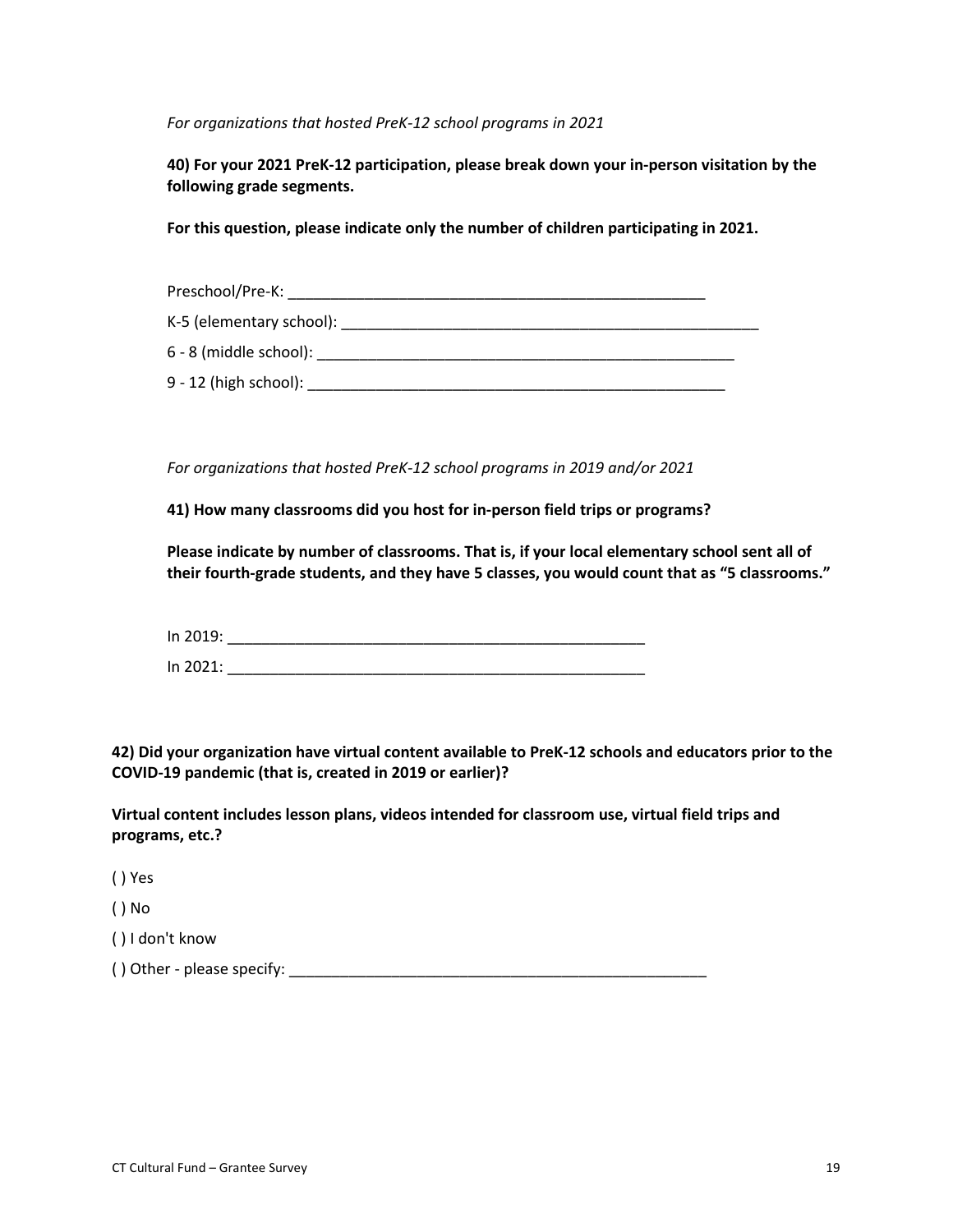## **43) What kinds of virtual content for PreK-12 school use did you create since the COVID-19 pandemic began (that is, in 2020-2021)?**

- [] Lesson plans or curricula
- [ ] Virtual field trips
- [] Guest speakers or demonstrators (engaging live with students via Zoom, etc.)
- [] Videos intended for classroom use
- [ ] Virtual tours
- [] Online games, puzzles, etc.
- [] Simulations (e.g., historical reenactments, mock trials, etc.)
- [ ] Professional development for educators
- [ ] We did not create any virtual content for PreK-12 schools during this period
- $[$ ] Other (please specify):

*For organizations that created new PreK-12 virtual content in 2020-2021*

**44) How many virtual field trips, programs, or new content (such as lesson plans, videos intended for classroom use, etc.) did your organization create for PreK-12 schools in 2020- 2021 (since the pandemic began)?**

#### **45) How many classrooms did you host for virtual field trips or programs?**

\_\_\_\_\_\_\_\_\_\_\_\_\_\_\_\_\_\_\_\_\_\_\_\_\_\_\_\_\_\_\_\_\_\_\_\_\_\_\_\_\_\_\_\_\_\_\_\_\_

**Please indicate by number of classrooms that participated.**

[ ] In 2019: \_\_\_\_\_\_\_\_\_\_\_\_\_\_\_\_\_\_\_\_\_\_\_\_\_\_\_\_\_\_\_\_\_\_\_\_\_\_\_\_\_\_\_\_\_\_\_\_\_

[ ] In 2021: \_\_\_\_\_\_\_\_\_\_\_\_\_\_\_\_\_\_\_\_\_\_\_\_\_\_\_\_\_\_\_\_\_\_\_\_\_\_\_\_\_\_\_\_\_\_\_\_\_

[] We did not host any virtual field trips in either year

[ ] I don't know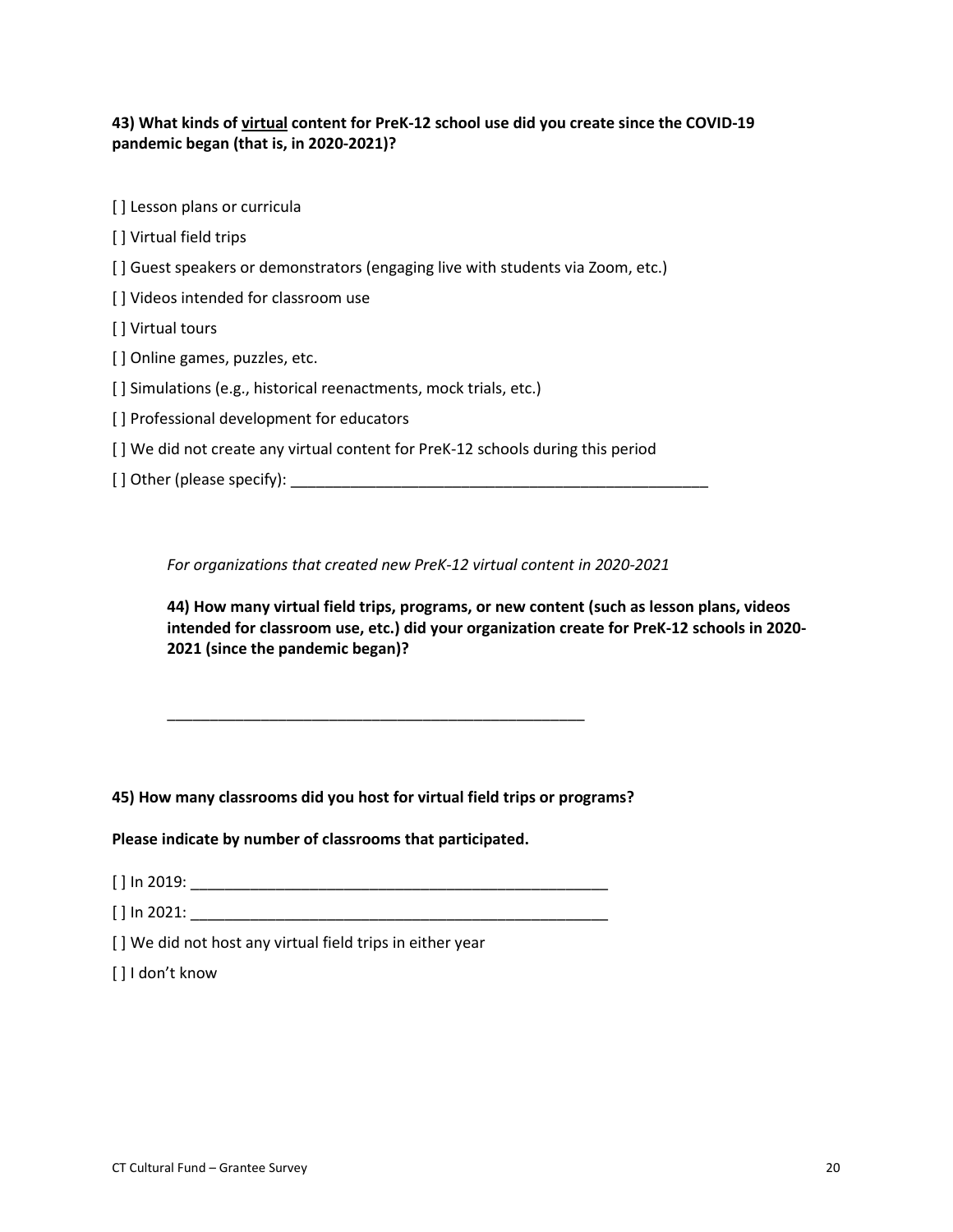*For organizations that hosted PreK-12 programs in 2019 or 2021*

**46) Please share your best estimate of the number of PreK-12 students your virtual content reached in:**

[ ] 2019: \_\_\_\_\_\_\_\_\_\_\_\_\_\_\_\_\_\_\_\_\_\_\_\_\_\_\_\_\_\_\_\_\_\_\_\_\_\_\_\_\_\_\_\_\_\_\_\_\_

[ ] 2021: \_\_\_\_\_\_\_\_\_\_\_\_\_\_\_\_\_\_\_\_\_\_\_\_\_\_\_\_\_\_\_\_\_\_\_\_\_\_\_\_\_\_\_\_\_\_\_\_\_

[ ] I don't know

**47) What types of content, both in-person and virtual, do you produce for PreK-12 school audiences?**

- [ ] Art [ ] History [ ] Science [ ] Nature [ ] Mathematics [ ] Literature/English language arts [ ] Music [ ] Performing arts [ ] Geography [] Physical education [] Civics/government [] None of these
- [ ] Other please specify: \_\_\_\_\_\_\_\_\_\_\_\_\_\_\_\_\_\_\_\_\_\_\_\_\_\_\_\_\_\_\_\_\_\_\_\_\_\_\_\_\_\_\_\_\_\_\_\_\_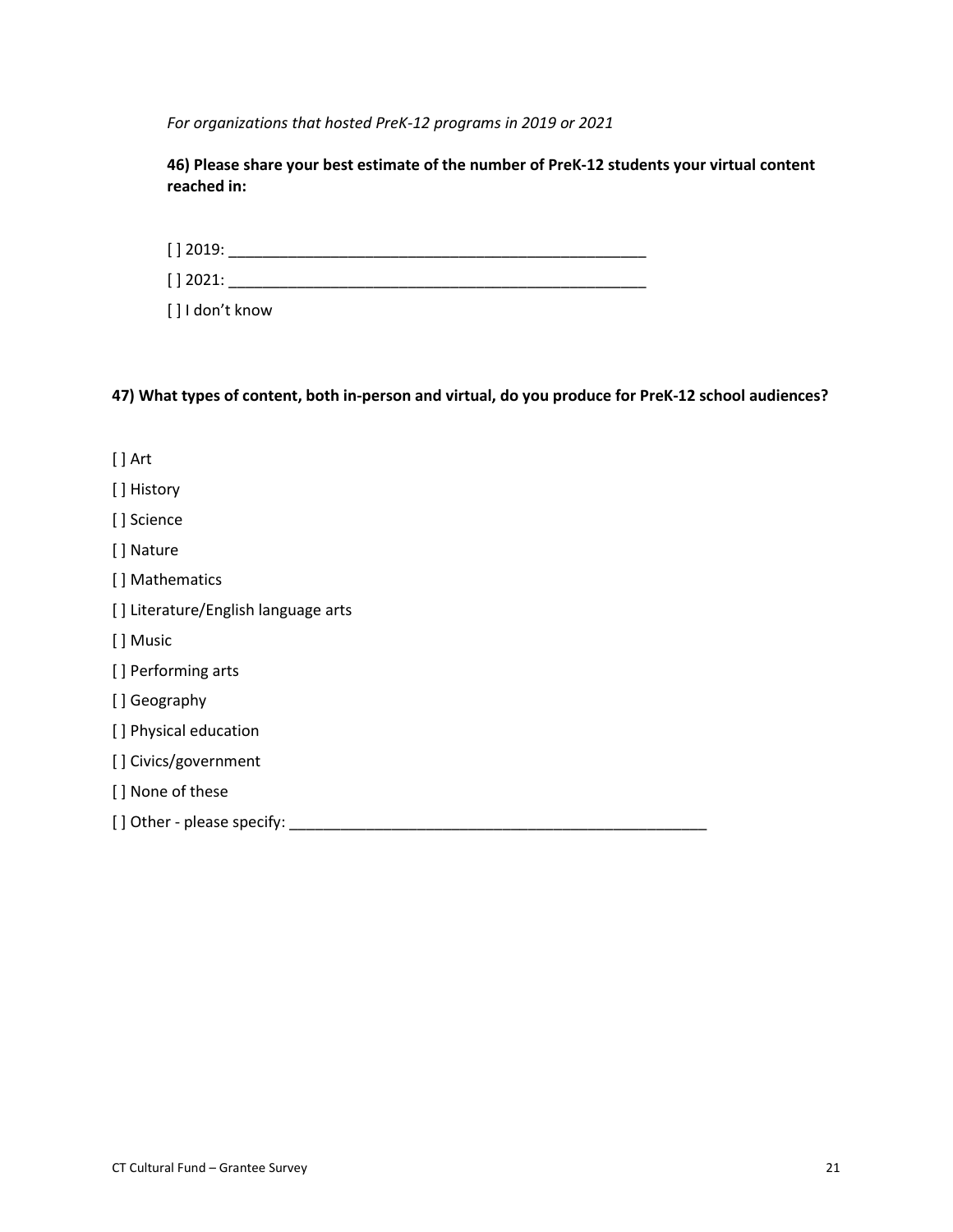# **Part 8 – IDEA in Your Organization**

**48) Are you currently undertaking IDEA (inclusion, diversity, equity, and access; can also be DEI, DEAI, or other similar acronyms) initiatives in your organization?**

- [ ] Yes, we have an IDEA statement
- [ ] Yes, we have undergone IDEA training
- [ ] Yes, we have produced IDEA programming
- [] No, but we plan to in the upcoming year
- [] No, and we have no immediate plans to do so

*For organizations that said "yes" to question 48*

**49) When you talk about IDEA in your workplace, what different populations or communities do you typically discuss (or plan to discuss in the upcoming year)?**

[ ] Race and ethnicity

- [ ] Gender
- [ ] LGBTQ+
- [ ] Religion
- [ ] Disabilities
- [] Educational attainment
- [ ] Income/class
- [ ] Geography (e.g., urban/suburban/rural)
- [ ] We haven't talked about IDEA
- [ ] Other (please specify): \_\_\_\_\_\_\_\_\_\_\_\_\_\_\_\_\_\_\_\_\_\_\_\_\_\_\_\_\_\_\_\_\_\_\_\_\_\_\_\_\_\_\_\_\_\_\_\_\_

*For organizations that said "no" to question 48*

\_\_\_\_\_\_\_\_\_\_\_\_\_\_\_\_\_\_\_\_\_\_\_\_\_\_\_\_\_\_\_\_\_\_\_\_\_\_\_\_\_\_\_\_ \_\_\_\_\_\_\_\_\_\_\_\_\_\_\_\_\_\_\_\_\_\_\_\_\_\_\_\_\_\_\_\_\_\_\_\_\_\_\_\_\_\_\_\_ \_\_\_\_\_\_\_\_\_\_\_\_\_\_\_\_\_\_\_\_\_\_\_\_\_\_\_\_\_\_\_\_\_\_\_\_\_\_\_\_\_\_\_\_

**50) We'd like to know why you are not doing or planning any IDEA initiatives at your organization. What are your concerns?**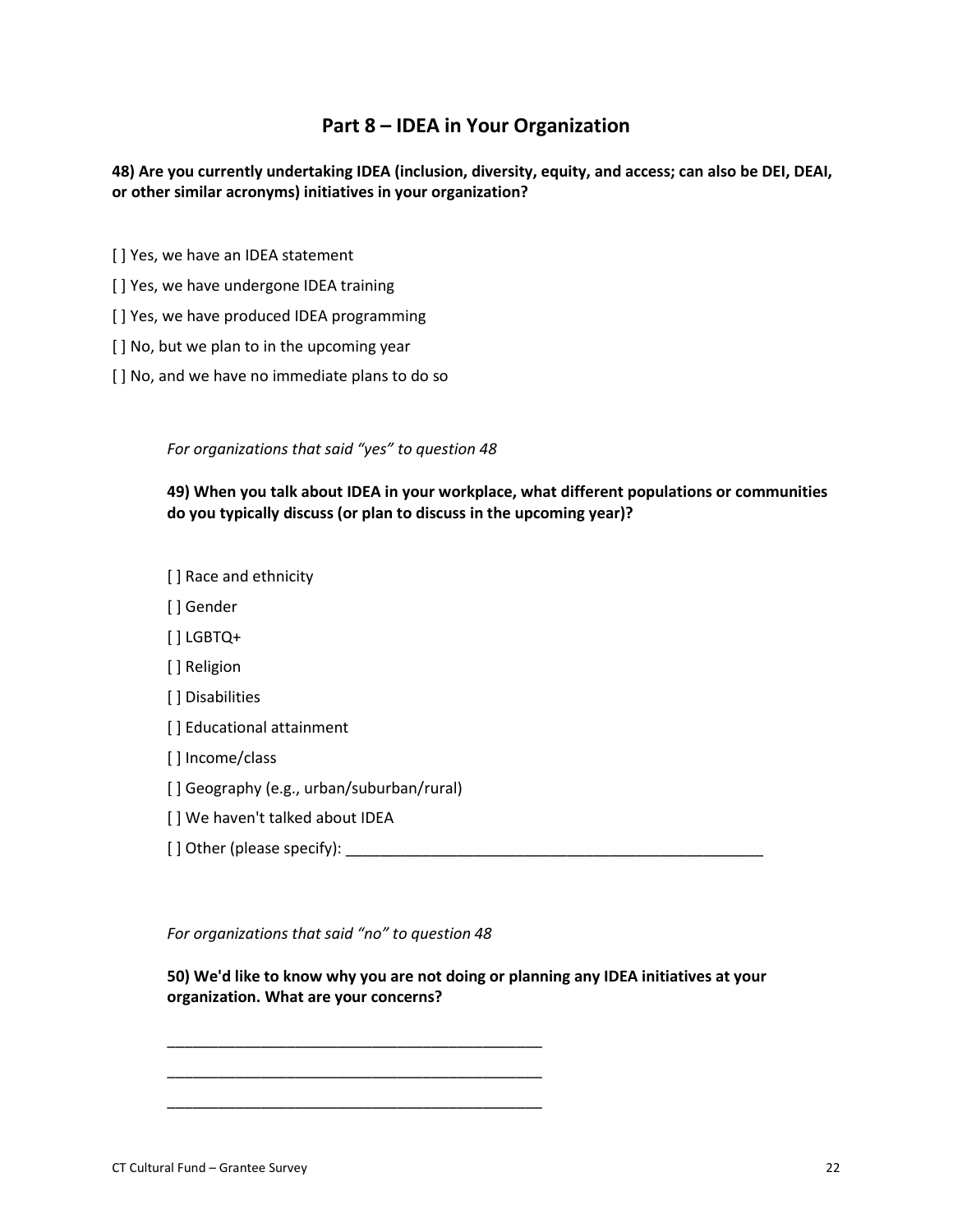**For the following questions, we would like you to share demographic information about the composition of your staff and board. We realize some of these questions may feel uncomfortable, but Connecticut Humanities will be using this data as a benchmark for where our sector is now, so that we can track our sector's inclusion efforts in the future.**

**For some of these questions, we realize you may not know exact percentage as some things may not be obvious or disclosed to you. Please share based on what you** *know* **and make no assumptions.**

**51) What is the composition of your staff by race and ethnicity? (Please indicate by percentage; it can add up to more than 100%.)**

\_\_\_\_\_\_% Black/African American/of African descent

\_\_\_\_\_\_% American Indian/Native American/Alaska Native/Native Hawaiian/Pacific Islander/Indigenous American

**\_\_\_\_\_\_\_% Asian/South Asian/Asian American** 

\_\_\_\_\_\_% Hispanic/Latino/Latina/Latinx/Latin American

\_\_\_\_\_\_% Middle Eastern

\_\_\_\_\_\_% Multi-racial/Mixed race or ethnicity

\_\_\_\_\_\_% White

\_\_\_\_\_\_% Any other race or ethnicity not described above

[ ] We don't know the answer, but we'd like to learn how we can collect this information

## **52) What percentage of your staff considers themselves part of the LGBTQ+ community?**

 $()$  \_\_\_\_\_\_%

( ) We don't know the answer, but we'd like to learn how we can collect this information

## **53) What percentage of your staff has a disability? This can include a physical disability, a cognitive or learning disability, sensory sensitivity or Autism Spectrum Disorder, or mental illness.**

 $( )$  %

( ) We don't know the answer, but we'd like to learn how we can collect this information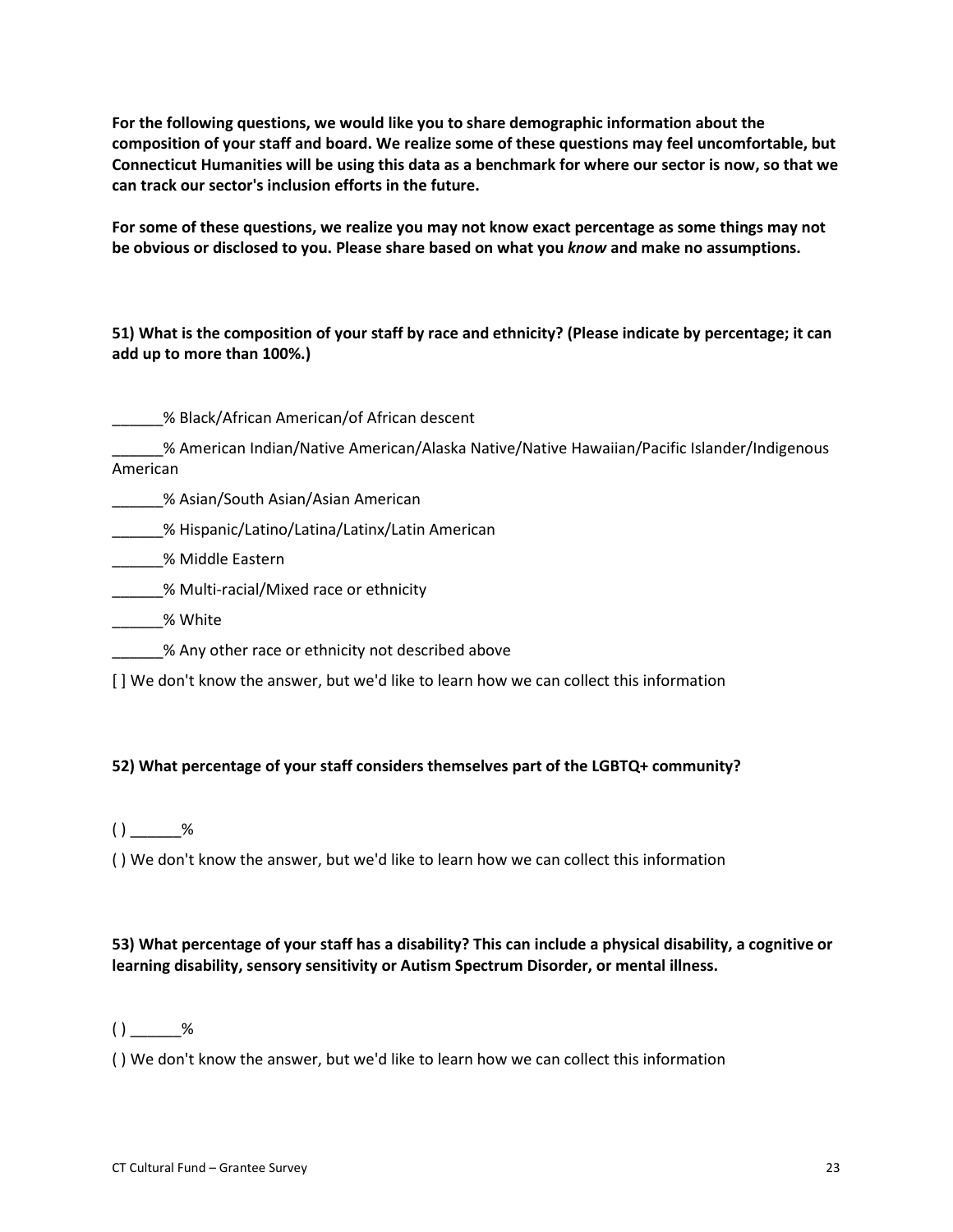**54) How many people currently serve on your board of trustees (or other governing authority)?**

## **55) What is the composition of your board by race and ethnicity? (Please indicate by percentage; it can add up to more than 100%.)**

\_\_\_\_\_\_% Black/African American/of African descent

\_\_\_\_\_\_\_\_\_\_\_\_\_\_\_\_\_\_\_\_\_\_\_\_\_\_\_\_\_\_\_\_\_\_\_\_\_\_\_\_\_\_\_\_\_\_\_\_\_

\_\_\_\_\_\_% American Indian/Native American/Alaska Native/Native Hawaiian/Pacific Islander/Indigenous American

\_\_\_\_\_\_% Asian/South Asian/Asian American

\_\_\_\_\_\_% Hispanic/Latino/Latina/Latinx/Latin American

\_\_\_\_\_\_% Middle Eastern

\_\_\_\_\_\_% Multi-racial/Mixed race or ethnicity

- \_\_\_\_\_\_% White
- \_\_\_\_\_\_% Any other race or ethnicity not described above

[ ] We don't know the answer, but we'd like to learn how we can collect this information

#### **56) What percentage of your board considers themselves part of the LGBTQ+ community?**

 $( )$  %

( ) We don't know the answer, but we'd like to learn how we can collect this information

## **57) What percentage of your board has a disability? This can include a physical disability, a cognitive or learning disability, sensory sensitivity or Autism Spectrum Disorder, or mental illness.**

#### $( )$  %

( ) We don't know the answer, but we'd like to learn how we can collect this information